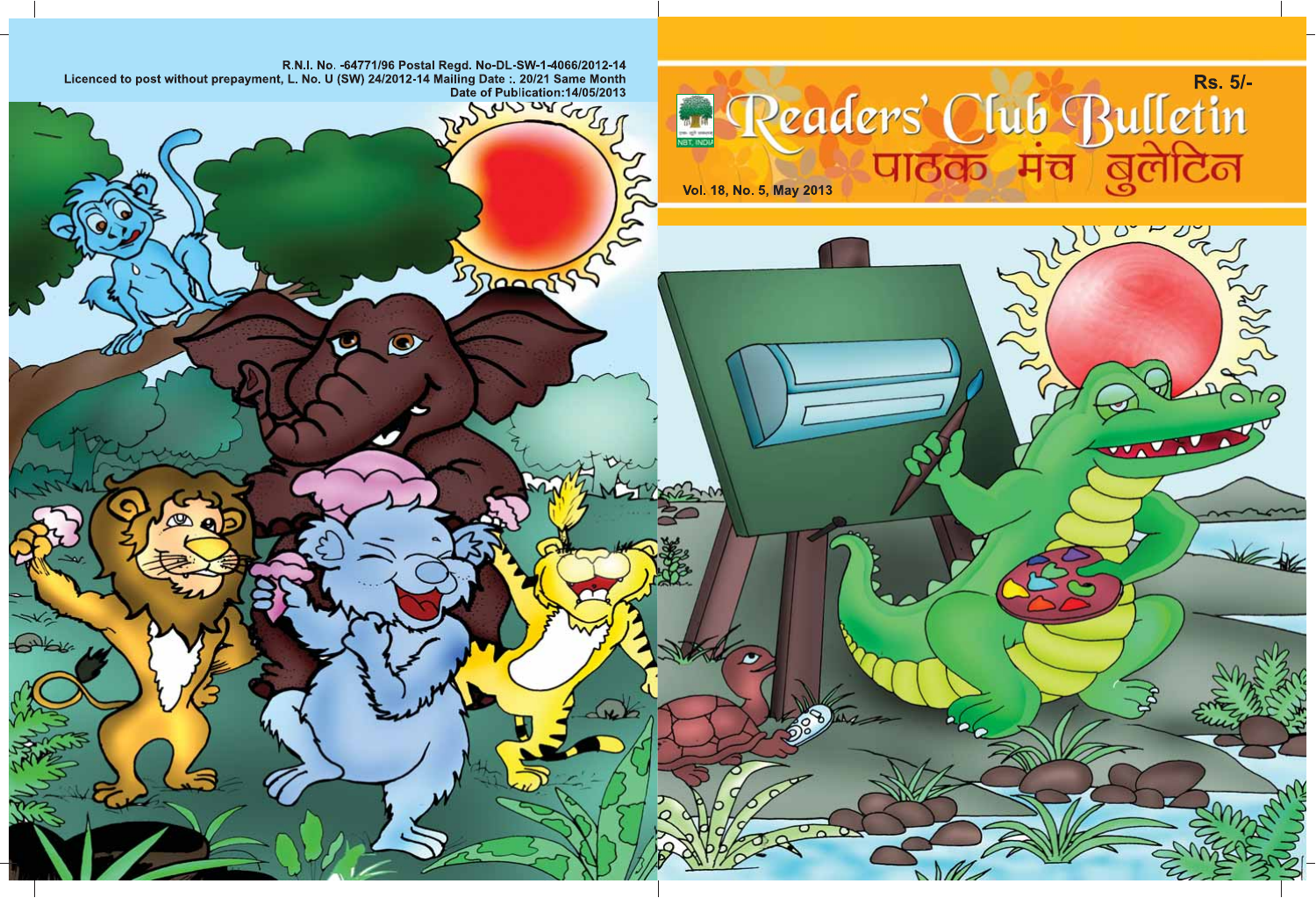

# **Readers' Club Bulletin**

पाठक मंच बुलेटिन

| वर्ष 18, अंक 5, मई 2013<br>Vol. 18, No. 5, May 2013                                                                                                                                                                                                                                       |                                                                                                          |                                                                       |                            |
|-------------------------------------------------------------------------------------------------------------------------------------------------------------------------------------------------------------------------------------------------------------------------------------------|----------------------------------------------------------------------------------------------------------|-----------------------------------------------------------------------|----------------------------|
| Editor/संपादक<br><b>Manas Ranjan Mahapatra</b><br>मानस रंजन महापात्र                                                                                                                                                                                                                      | Contents/सूची<br>डॉ अमिताभ शंकर रायचौधरी<br>भय—निर्भय                                                    |                                                                       |                            |
| Assistant Editors/सहायक संपादक<br>Deepak Kumar Gupta                                                                                                                                                                                                                                      | The Burning of the<br>Khandava Forest                                                                    | Santha Rangachary                                                     | $\overline{2}$<br>6        |
| दीपक कुमार गुप्ता<br>Surekha Sachdeva<br>सुरेखा सचदेव                                                                                                                                                                                                                                     | The Big, Banyan Tree<br>रोज कहानी                                                                        | Prema Ramakrishnan<br>प्रकाश मन्                                      | 12<br>14                   |
| Production Officer /उत्पादन अधिकारी<br><b>Narender Kumar</b><br>नरेन्द्र कुमार                                                                                                                                                                                                            | My Ideal Player<br>पानी में बर्फ़ और उबाल<br>साथ-साथ                                                     | Soham Sen Gupta<br>आइवर यूशिएल                                        | 15<br>16                   |
| Illustrator/चित्रकार<br><b>Sanjay Bhatt</b><br>संजय भट्ट                                                                                                                                                                                                                                  | गुड़िया की चप्पल<br>मेरी पहली पिकनिक                                                                     | रेनू चौहान<br>गुलअफशा                                                 | 17<br>18                   |
| Printed and published by Mr. Satish Kumar,<br>Joint Director (Production), National Book Trust,<br>India, Nehru Bhawan 5, Institutional Area,<br>Phase-II, Vasant Kunj, New Delhi-110070<br>Printed at Pushpak Press Pvt. Ltd., 203-204,<br>DSIDC Shed, Ph-I, Okhla Ind. Area, New Delhi. | Raju<br>Evils of Proudness<br>Kulkulbaazi<br>जरा—सी भूल<br>How the Tortoise got his Shell! Ratna Manucha | Avani Medhekar<br>Manas Ranjan Samal<br>Mohan Lal Mago<br>सरला भाटिया | 20<br>21<br>23<br>25<br>29 |
| <i>Typeset</i> at Nath Graphics, 1/21, Sarvapriya<br>Vihar, New Delhi.                                                                                                                                                                                                                    | हरे अंडों वाले एमू                                                                                       | शैलेन्द्र सरस्वती                                                     | 31                         |

#### *Editorial Address / संपादकीय पता*

National Centre for Children's Literature, National Book Trust, India, Nehru Bhawan 5, Institutional Area, Phase - II, Vasant Kunj, New Delhi-110070

राष्ट्रीय बाल साहित्य केंद्र, नेशनल बुक ट्रस्ट, इंडिया, नेहरू भवन, 5 इंस्टीट्यूशनल एरिया, फेस–II, वसंत कुंज, नई दिल्ली–110 070  $E\text{-Mail}$  (ई–मेल): nbtindia@ndb.vsnl.net.in

Per Copy / एक प्रति Rs. 5.00 Annual subscription / वार्षिक ग्राहकी: Rs. 50.00

Please send your subscription in favour of **National Book Trust, India.**

कृपया भुगतान **नेशनल बुक ट्रस्ट, इंडिया के** नाम भेजें।

This Bulletin is meant for free distribution to Readers' Clubs associated with National Centre for Children's Literature.

यह बुलेटिन राष्ट्रीय बाल साहित्य केंद्र से जुड़े पाठक मंचों को निःशुल्क वितरित किया जाता है।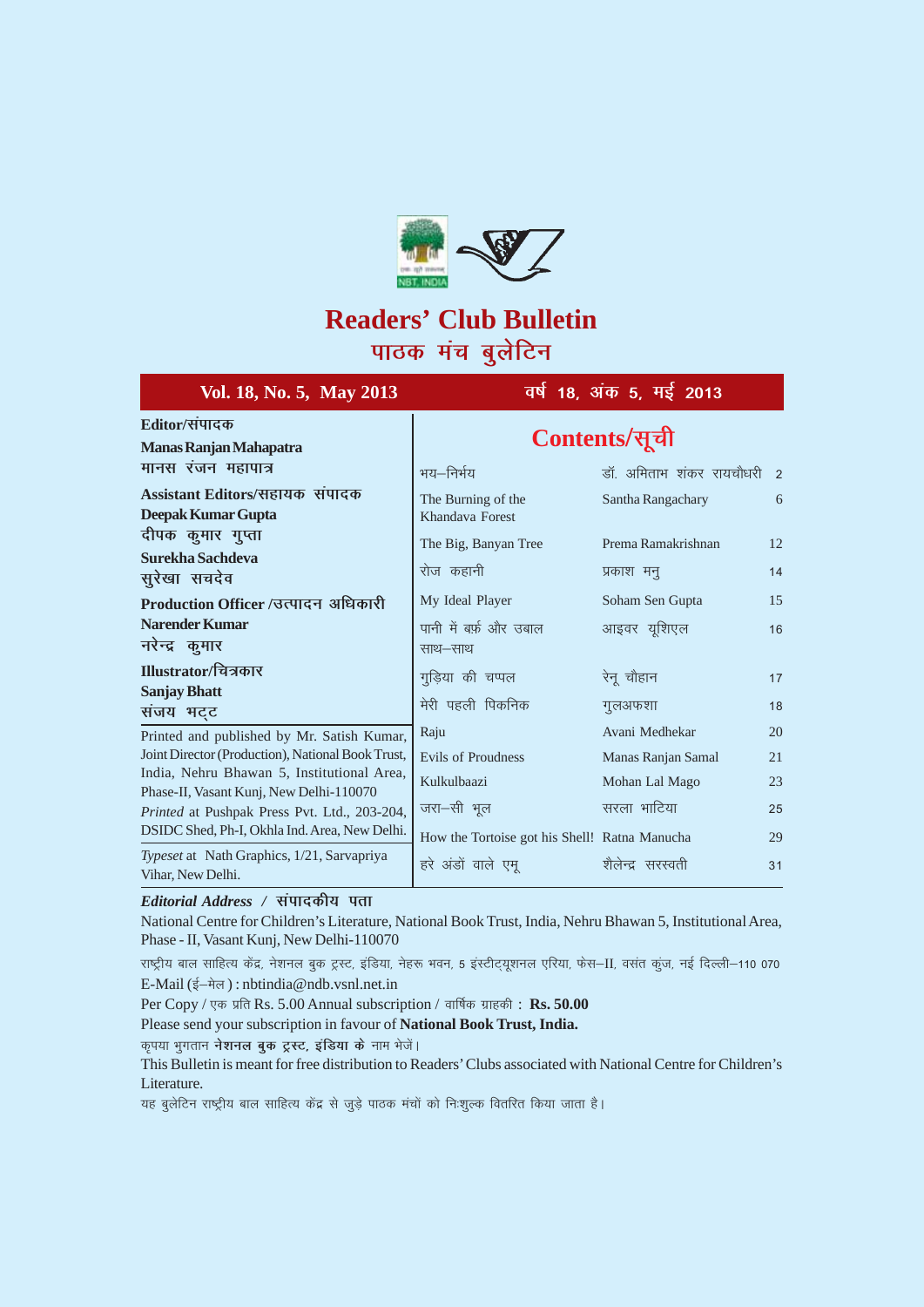## **Festival of Reading**

As part of NBT's continuous effort to promote reading habit and books in the tribal areas, a *Festival of Reading* was held from 29 March to 1 April 2013 at Damanjodi (Koraput, Odisha) in collaboration with National Aluminium Company (NALCO), M&R Division. A Seminar, a Women Poets' Meet, a Reading Session with eminent Hindi Poet Shri Manglesh Dabral, a Literary Conference and a 4-day exhibition of books were held in this Festival.

The Festival was inaugurated by Shri B.N. Mohanry, Executive Director, NALCO, M&R Division on 29 March evening. Lauding NBT's effort for the promotion of reading habit in remote areas, Shri Mohanty hoped that such endeavours will help in creating a book reading society in the under-privileged sector.

Dr. Chaganti Tulasi, eminent scholar in Telugu and Odia chaired over the seminar on the topic *Amara Adivasi Sanskruti 0 Ajira Sahitya*. Shri Pravakar Swain, Subash Chandra Mishra, Dr. Narayan Panda, Bijay Upathyay, Rabi Satpathy, Deepanwita Das among others took part in the discussion.

The *Women Poets' Meet* on 31 March was chaired by Dr. Prativa Satpatty, eminent poet. Several noted women poets from the state including



Dr. Ranjita Nayak, Pravasini Mahakud, Sailabala Mahapatra, Paramita Satpathy, Sujata Choudhury, Deepanwita Das, Dr. Pritidhara Samal, Madhuri Panda and Rajalaxami Sahu participated in the meet. This was followed by a *Literary Conference* the same evening.The next day, Mangalesh Dabral, eminent poet in Hindi and Executive Editor, *The Public Agenda*, Dr. Paramananda Rajabanshi, Vice- President, *Asam Sahitya Sabha*, Dr. Krutibas Nayak and Sailabala Mahapatra, eminent authors interacted with children. Over 20 children recited their poems on the occasion.

Several senior functionaries from NALCO, M&R Division including Shri Rabi Narayan Tripathy, GM, Hemant Kumar Pal, DGM and R.S. Das, DGM graced these events as chief guests. Manas Ranjan Mahapatra, Editor, NBT, Chandiprasad Rao, Convener, Welfare Committee, NALCO and Ameya Vikramanandan Bhuyan, poet and activist coordinated this Festival.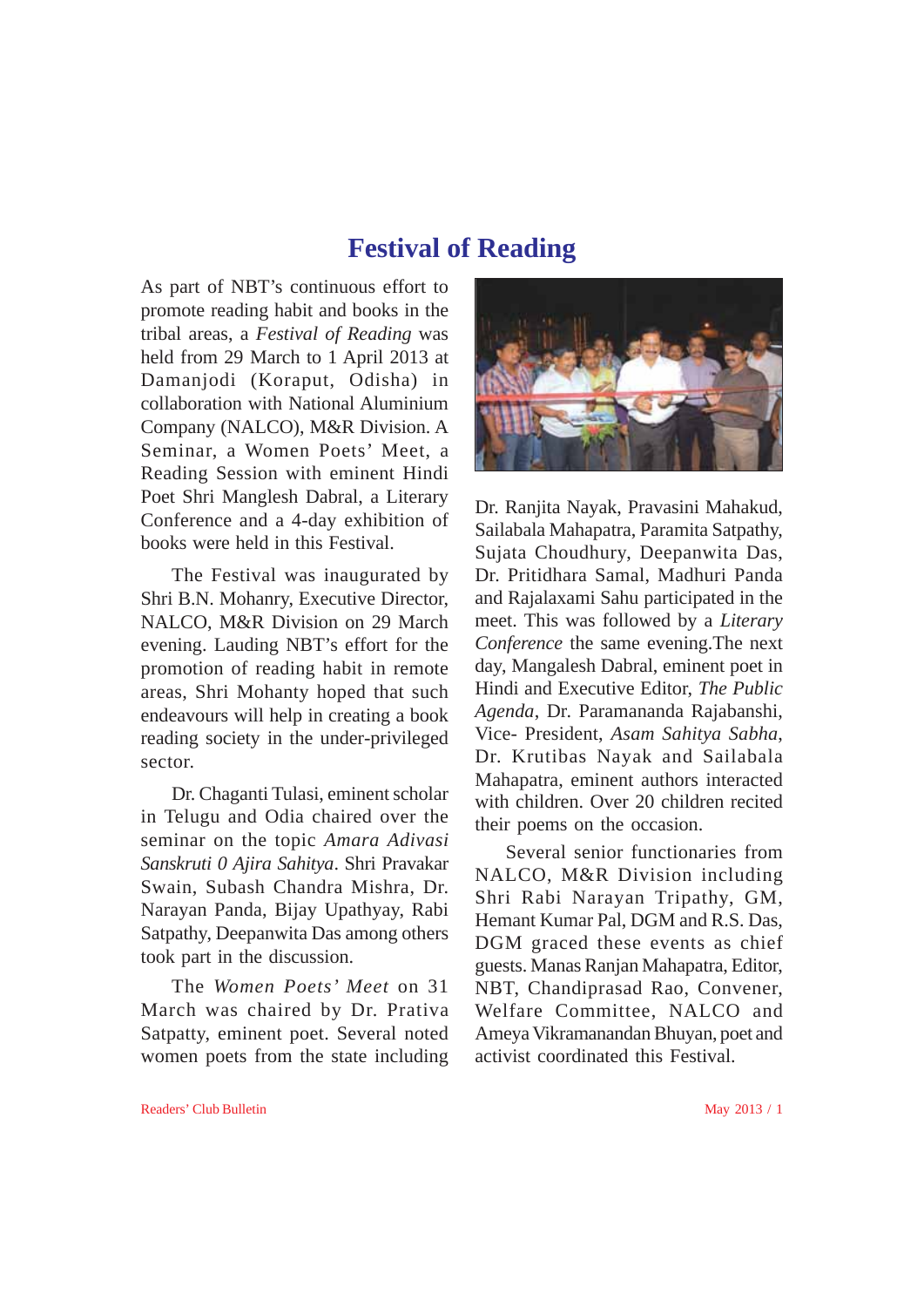धारावाहिक 'सात समुंदर'

## भय-निर्भय

डॉ. अमिताभ शंकर रायचौधरी

अनंती ने रसोईघर से आवाज दी-"अरे गायत्री, सुन तो बेटी!"

गायत्री पढ़ रही थी। वहीं से उसने पूछा - "क्या है माँ?"

"जरा कॉफी की प्याली. गिलास अब आँगन से धोके तो ला।"

"अभी आई माँ।"

गायत्री बैठकर बरतन साफ कर रही थी। अचानक उसका हाथ रुक गया। उसके गले से एक चीख निकली-"अम्मा- दादी!"

"अरे बहू, देखो तो बिटिया को क्या हुआ!" दादी ने माला फेरते–फेरते ही आवाज दी। फिर स्वयं उतने की कोशिश करने लगी।

अनंती भी चौके से बाहर निकल आई – "क्या हुआ?"

तभी ठाकूरजी के कमरे से नारायणन भी निकल आए थे। बाहर निकलकर उन्होंने जो दृश्य देखा उससे वह एकबारगी स्तब्ध रह गए। समझ में नहीं आया कि हा-हा करके ऊँची आवाज में हँस दें या अपना ही सिर पीट लें।

गायत्री के हाथ से स्टील की प्याली गिर चुकी थी। वह आँखें फाड़कर देख रही थी। उसके दोनों हाथ फैले हुए थे – और ठीक उसके सामने बैठा एक बड़ा-सा मेढक उसे



निहार रहा था। बडी-बडी आँखें, सिर पर जड़ी मोतियों की तरह चमक रही थीं। गले के नीचे पीली चमडी ऊपर—नीचे हो रही थी। "टर्र-टर्र!" जैसे पूछ रहा हो - "हेलो, कैसी हो— बोलो ?"

अनंती मुँह पर आँचल दिए खिलखिलाकर हँस पड़ी। आँगन के केले के पेड पर एक बोनमान यानी रामचिरैया बैठी इधर—उधर ताक रही थी। कहीं किसी आँगन में मछली दिख जाए तो वह फूर्र से उड़कर झपटे। रामचिरैया चौंककर उड़ गई।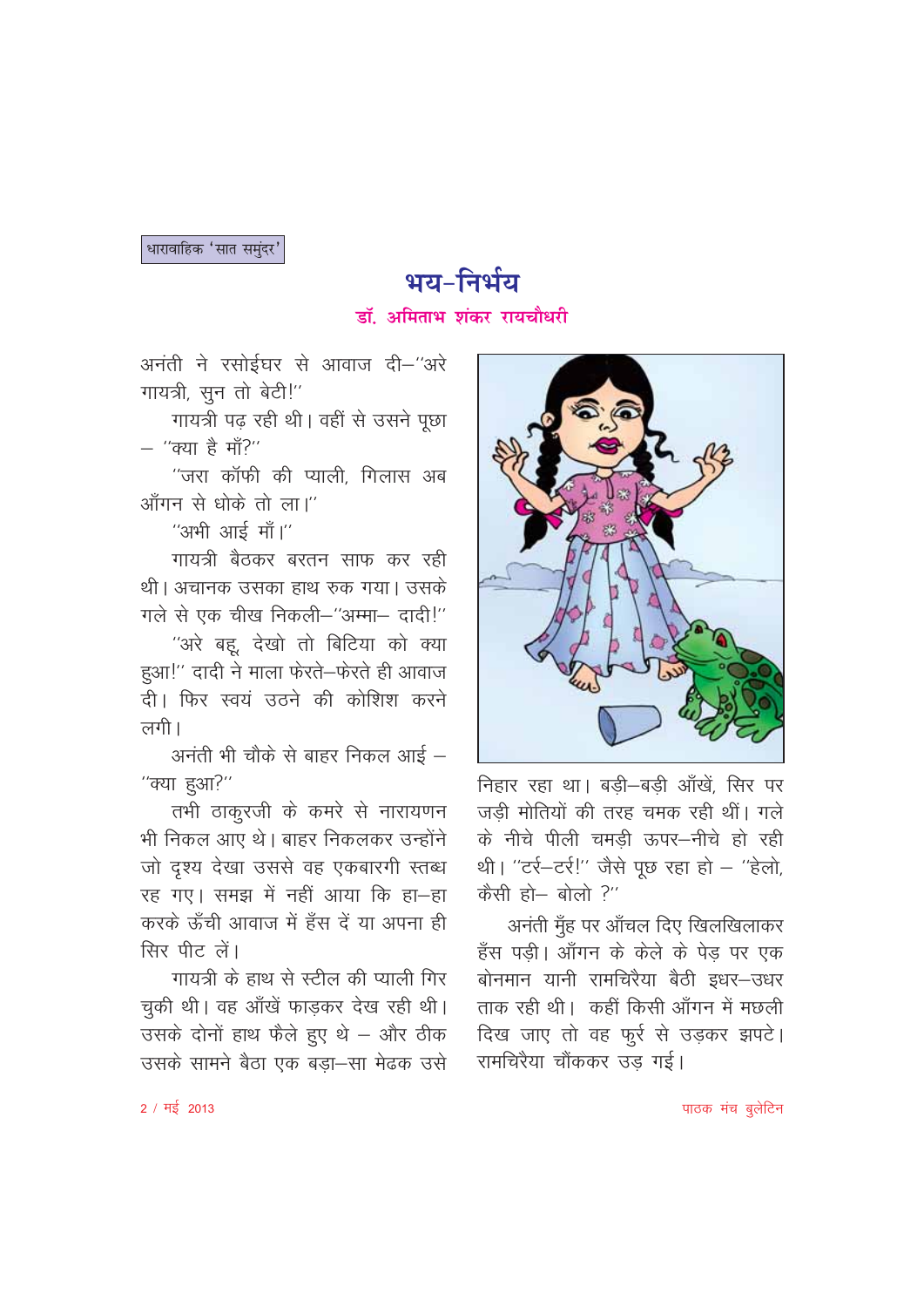नारायणन आगे बढ़कर अपनी कुमुमोल गायत्री की पीठ थपथपाने लगे। एकाएक उन्हें यक्षगान के नाटक के पात्र दुर्योधन के संवाद याद आ गए - 'अरे डर! बता कहाँ है तेरा घर? जिन्होंने दिया हथियार डाल, तू रहता उनके दिल के अंदर।'

गणित के शिक्षक शशिशेखर नारायणन को लगा जैसे शून्य से गुणा कर दो तो कोई भी संख्या सिर्फ शून्य ही हो जाती है, उसी तरह मन में एक बार डर समा जाए तो किसी का कोई भी गुण धरा-का-धरा रह जाता है। उनकी पोती को जीवन में आगे बढना है कि नहीं। उन्होंने अनंती से कहा, "घर के अंदर दुबककर रहते–रहते तो गायत्री और भी डरपोक बन जाएगी। कल से मैं इसे भी अपने साथ पंपा में ले जाऊँगा।"

''वहाँ जाकर यह क्या करेगी?'' दादी ने पूछा ।

''तैरना सीखेगी।''

किसी को कूछ कहने का अवसर दिए बिना वे वापस मुड़ गए अपने कमरे की ओर।

भोर होते ही उन्होंने गायत्री को भी जगाया, "चल-चल, मुँह-हाथ धो ले!"

शूरू–शूरू में गायत्री में भी काफी उत्साह रहा। जल्दी से तैयार होकर अपने दददा के पास आ खड़ी हो गई।

"अरे, एक गमछा नहीं लिया?" नारायणन ने पूछा। यह कहते हुए उन्होंने स्वयं तार पर लटके हुए कपड़ों में से उसका फ्रॉक, गमछा

आदि लेकर एक झोले में भर लिया।

नए वर्ष के प्रारंभ में 'विशू' का उत्सव चारों ओर मनाया जा चुका है। तिरुवनंतपुरम के पदमनाभस्वामी मंदिर में बड़ी धुमधाम के साथ 'अरात' और 'उल्सावन' के उत्सवों का भी समापन हो चूका है। बस बादलों को जैसे इसी अवसर की तलाश थी। मई के आरंभ में ही देखते—देखते अरब सागर से उड़कर ये काली परियाँ केरल के आकाश में मँडराने लगीं। कई दिनों से जब-तब बारिश हो रही थी। इस समय पानी बरस नहीं रहा था। झिलमिलाती सड़क पर ये दोनों आगे बढ रहे थे।

"पाँय लागू मास्टरजी!" भोर के मीठे प्रकाश में उधर से आते हुए आदमियों के झुंड से एक ने कहा।

नारायणन ने मुस्कुराकर हाथ उठाया।

ये सभी गाँव के बाहर रबर के बगीचे में काम करते हैं। भारत में नब्बे प्रतिशत रबर का उत्पादन तो केरल में ही होता है। वैसे, केरल 'केरा' अर्थात् नारियल का आलयम यानी स्थान है। परंतु रबर के बगीचे से भी केरल का प्रायः कोई कोना अछूता नहीं है।

पंपा के किनारे भी दो–एक आदमी मिल गए। छोटा-सा गाँव। सभी एक-दूसरे को जानते हैं।

टीका लगाए हरिपदम के प्रतिष्ठित विद्वान नाम्बुदिरिपाद आ रहे थे। उन्होंने हँसकर गायत्री के सिर पर हाथ फेरा, "तो आज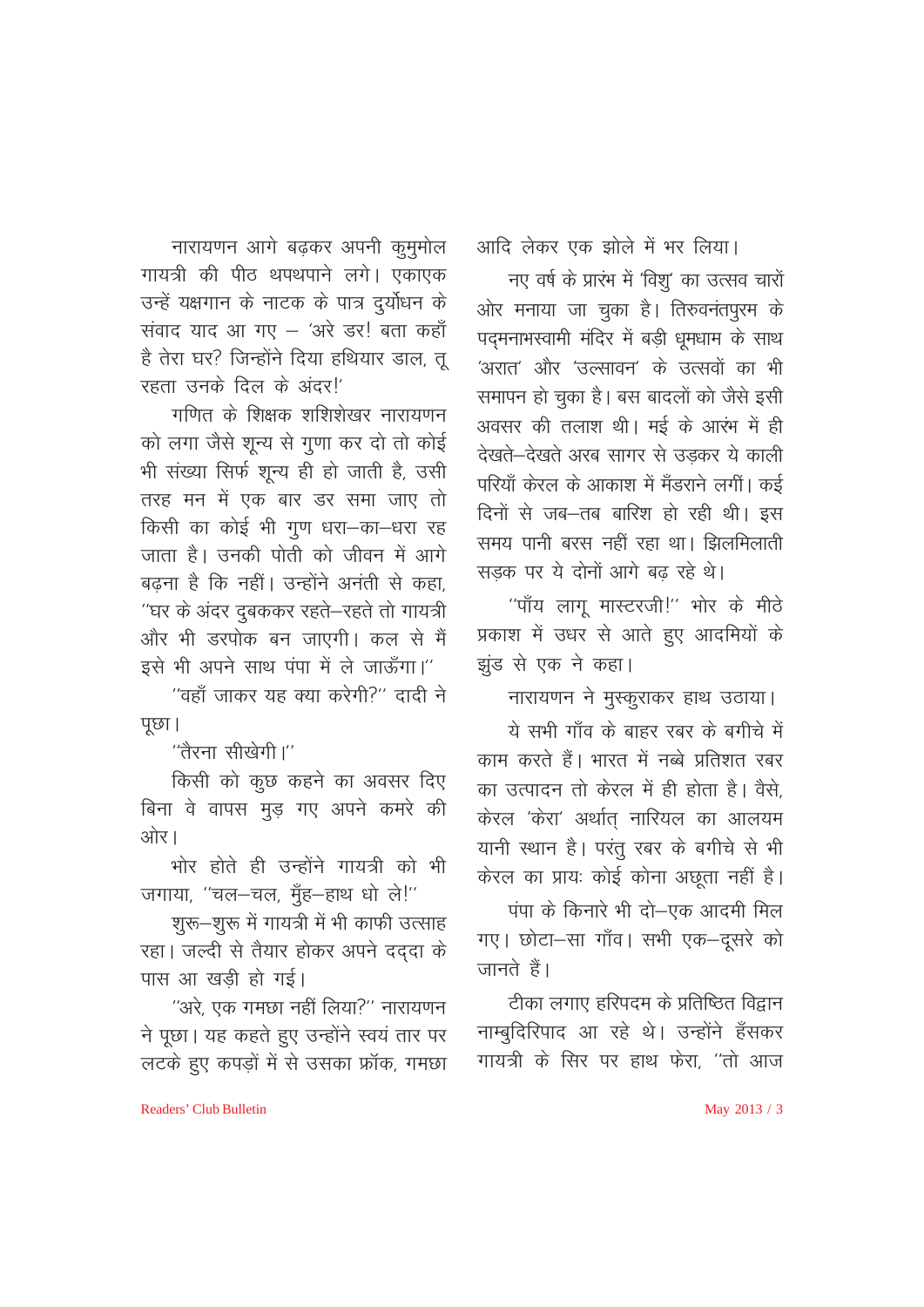कुचुमोल भी अपने अप्पुपन के साथ स्नान करेगी।''

घाट के पास जाकर नारायणन ने सिर्फ एक बार कहा, "ले गायत्री, तू भी कपड़े उतार ले।" बस इतना कहकर उन्होंने तो पानी में

छलाँग लगाई. इधर गायत्री सोच रही थी -आज रहने देते हैं। कल देखा जाएगा।

ओम नमो विवस्वते ब्रह्म भास्वते विष्णुतजसे । जगतसवित्रे शूचये सवित्रे कर्मदायिने।

इदम् अर्धम् ओम श्री सूर्याय नमः ।। मैं सूर्य को प्रणाम करता हूँ जो विष्णु भगवान के समान तेजवान है। समस्त जगत को अपने कर्मों के प्रति प्रेरित करता है

स्नान के बाद नारायणन सूर्य को स्तवन



भी कर चुके थे। गायत्री किनारे बैठी टुकुर-टूकूर देख रही थी, नदी में इक्के-दुक्के नाव चले जा रहे थे। मल्लाह लग्गी से नाव आगे बढ़ा रहे थे। कोई पूजा कर रहा था, तो कोई डूबकी लगा रहा था। घाट के ऊपर कबूतर गुटुर-गुटुर दाना चुग रहे थे।

"अरे गायत्री, इधर आ!" उन्होंने उसे पुकारा।

''दददू, आज नहीं, कल…।'' वह सिमटकर खडी रही।

''काल करे सो आज कर। आज करे सो अब," कहते हुए नारायणन नदी से घाट तक आ गए और नन्ही गायत्री को गोदी में उठाकर उन्होंने पानी में फेंक दिया।

हेडमास्टर साहब को मालूम था कि लहरों का सामना किए बगैर कोई आगे बढ़ नहीं सकता, दूसरों की उँगली पकड़कर जिंदगी जी नहीं जाती। इस बार उन्होंने ठान ली थी कि गायत्री को तैरना सिखाना है, सो आज 'करो या मरो' वाली मुद्रा में वे निष्पलक देखते रहे।

गायत्री डूब रही थी, पुनः पानी की सतह के ऊपर उसका सिर झाँक रहा था, वह पानी पीने लगी। एकाध बार उसका विवश स्वर सुनाई दिया," दद्दू, बचाओ, ओह!" यह घाट, वृक्ष किनारे पर आते-जाते

लोग, सारी पृथ्वी-उसकी आँखों के सामने अस्पष्ट होने लगी। अंतत: वह हाथ-पाँव मारने लगी। देखते–ही–देखते वह पंपा के पानी में तैरने भी लगी।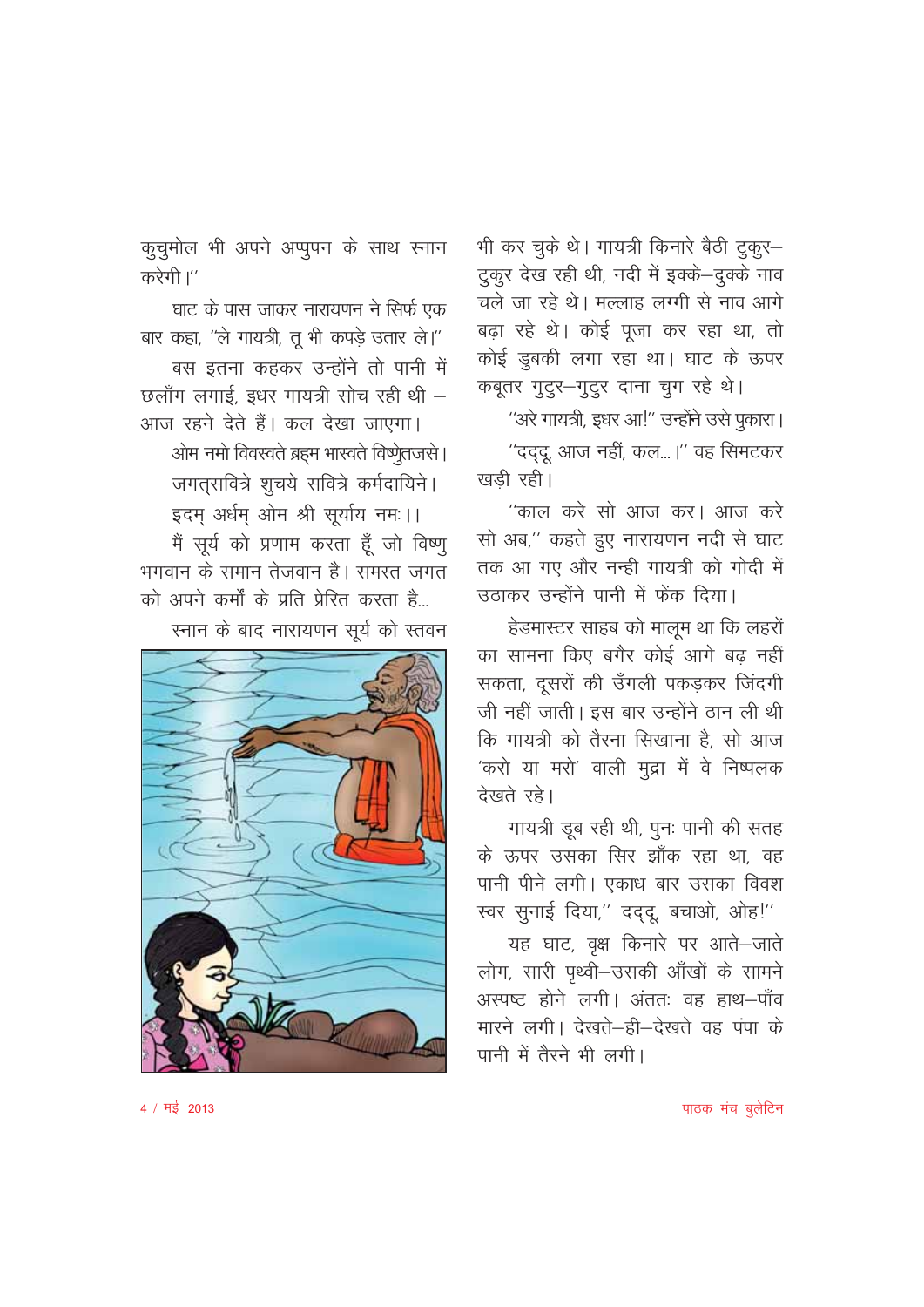

एक बार फिर उसका सिर लहरों के नीचे अदृश्य हो गया। वह जरा-सा डूब गई। फिर तेजी से हाथ चलाने लगी। इतने में उसने पानी भी पी लिया था। फिर एक हाथ आगे बढ गई...

नाव पर बैठा इट्टु केट्टु मल्लाह चिल्लाने लगा, "अरे गुरुजी, पोती को सँभालिए..."

नारायणन एक कदम आगे बढे, गायत्री की उँगलियों से उनका शरीर छू गया... "अप्पूपन, ओह!"

लपककर उन्होंने उसे सीने से लगा लिया। गायत्री फफककर रो पड़ी, "दददू!"

"धत पगली, रोती है?" उन्होंने उसके सिर पर हाथ फेरते हुए कहा, "देखो? तू चाहे तो सब कुछ कर सकती है।"

घर आते समय निलमपेरू की दुकान में वे रुक गए। उन्होंने पछा, "क्या खाएगी? इडली या भाजी?"

### गायत्री हँस दी।

फिर क्या था? गायत्री रोज अपने अप्पुपन के साथ पंपा में नहाने जाती, आज दस हाथ, कल बीस हाथ इस तरह धीरे-धीरे उसकी तैराकी की दूरी बढ़ती रही। घर आते समय दादा खुश होकर केले के पत्ते पर गरमागरम इडली खिलाते, कॉफी पिलाते।

यही था उसका पुरस्कार।

स्नेह का पुरस्कार।

(क्रमशः)

सी26 / 35–40ए, रामकटोरा, वाराणसी–221001 (उ.प्र.)

Readers' Club Bulletin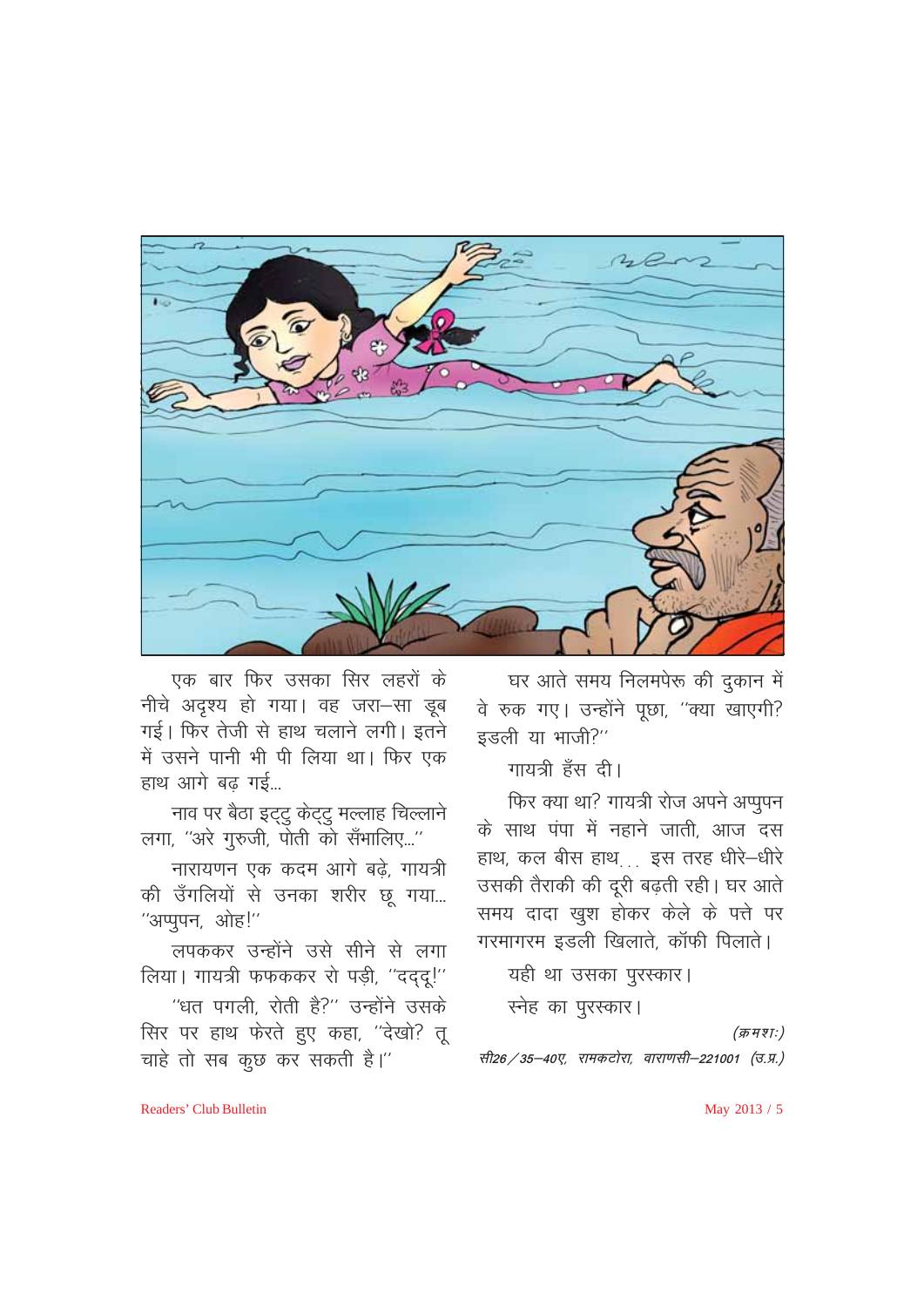From NBT's Treasure Trove

## **The Burning of the Khandava Forest**

**Santha Rangachary**



One day when the battle of Kurukshetra was over, and Yudhishthira had been installed as King of Hastinapura, Krishna and Arjuna were sitting on the banks of the Yamuna enjoying the cool evening breeze. Life had been peaceful since the battle ended — too peaceful for their liking. They enjoyed adventure and excitement.

As they sat gossiping about the new ministers and statesmen at the court, they saw a tall man, who looked noble but sick and troubled, coming towards them. He walked as if each step was a strain. He came near and said piteously: " Food, give me food. I am famished."

Krishna and Arjuna, speaking with one voice, said: "We shall immediately arrange for you to be fed to your heart's content. Sit down and rest while we order food." People were very hospitable in those days.

But the stranger shook his head and said: "I do not want ordinary food. I want crunchy, mouth-filling food. Can't you recognize me? I am Agni."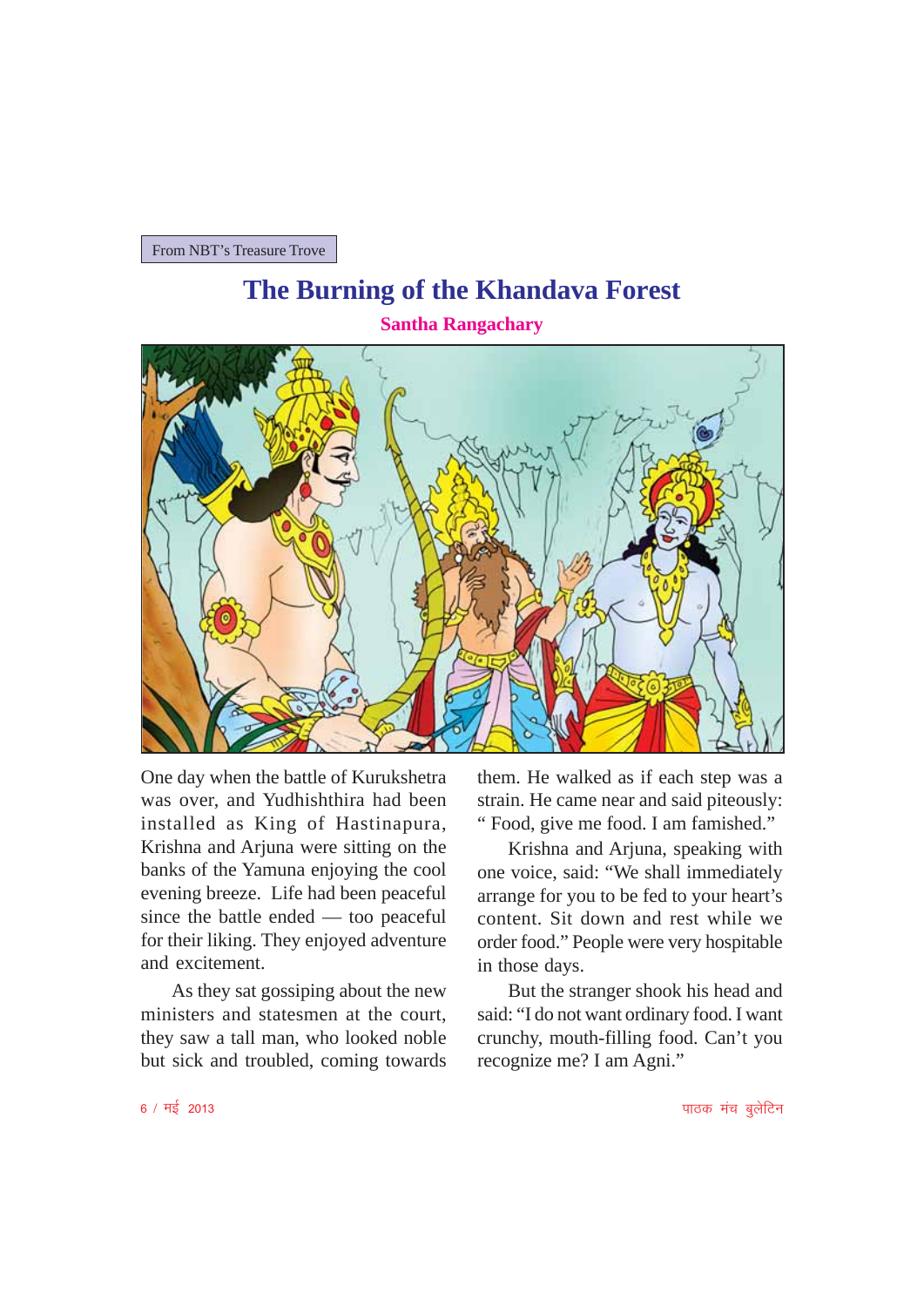Krishna and Arjuna looked closer and saw that it was indeed the Fire God who had changed so much that they had failed to recognize him. They saluted him respectfully and seating him comfortably enquired about his welfare.

Had he been ill recently? What special food would he like? Even if it was rare and difficult to obtain, it would be brought and cooked as he wanted.

"There is no need to make anything," said Agni weakly. "My special dinner has already been prepared."

"Where is it? What is it?"

"It is the Khandava forest."

"You mean it is in the Khandava forest."

"No, it is the Khandava forest itself."

"What?" asked Krishna with astonishment.

"You want to eat a forest?"

"Yes," replied Agni. "I shall tell you why. Have you heard of King Swetaki?"

"Yes," said Arjuna. "Isn't he the King who has acquired such fame and renown because of his religious ceremonies and sacrifices?"

"Yes," agreed Agni gloomily. "One day Swetaki undoubtedly will go to heaven. But while he is still on earth, not a Brahmin in his kingdom will speak to him."

"Why?" asked Arjuna.

"They have become almost blind in his service", explained Agni. "What else would you expect if you sat before a smoking fire and recited Vedic hymns day after day, month after month? I was not responsible for the smoke. After every kind of dry wood in the country had been exhausted, they tried to feed me with green branches. Hence the smoke. It got into the eyes and throats of those poor Brahmins. The result was that the King had to send for priests from a neighboring kingdom to officiate at his last ceremony."

"Do you mean that these religious ceremonies have been going on for a long time?" asked Arjuna, avoiding Krishna's eye in case they should both burst out laughing.

"Years," said Agni wearily. "No sooner did King Swetaki end one ceremony than he began another. He performed the five great sacrifices which all Kshatriya kings are expected to perform. Then he undertook another ceremony to give gifts to a thousand Brahmins. This was followed by yet another to please the gods so that the women and children in his kingdom would be happy and healthy".

"That does seem excessive even for a virtuous king", said Krishna gravely.

"Look what it has done to me!" said Agni sighing. "See my condition! You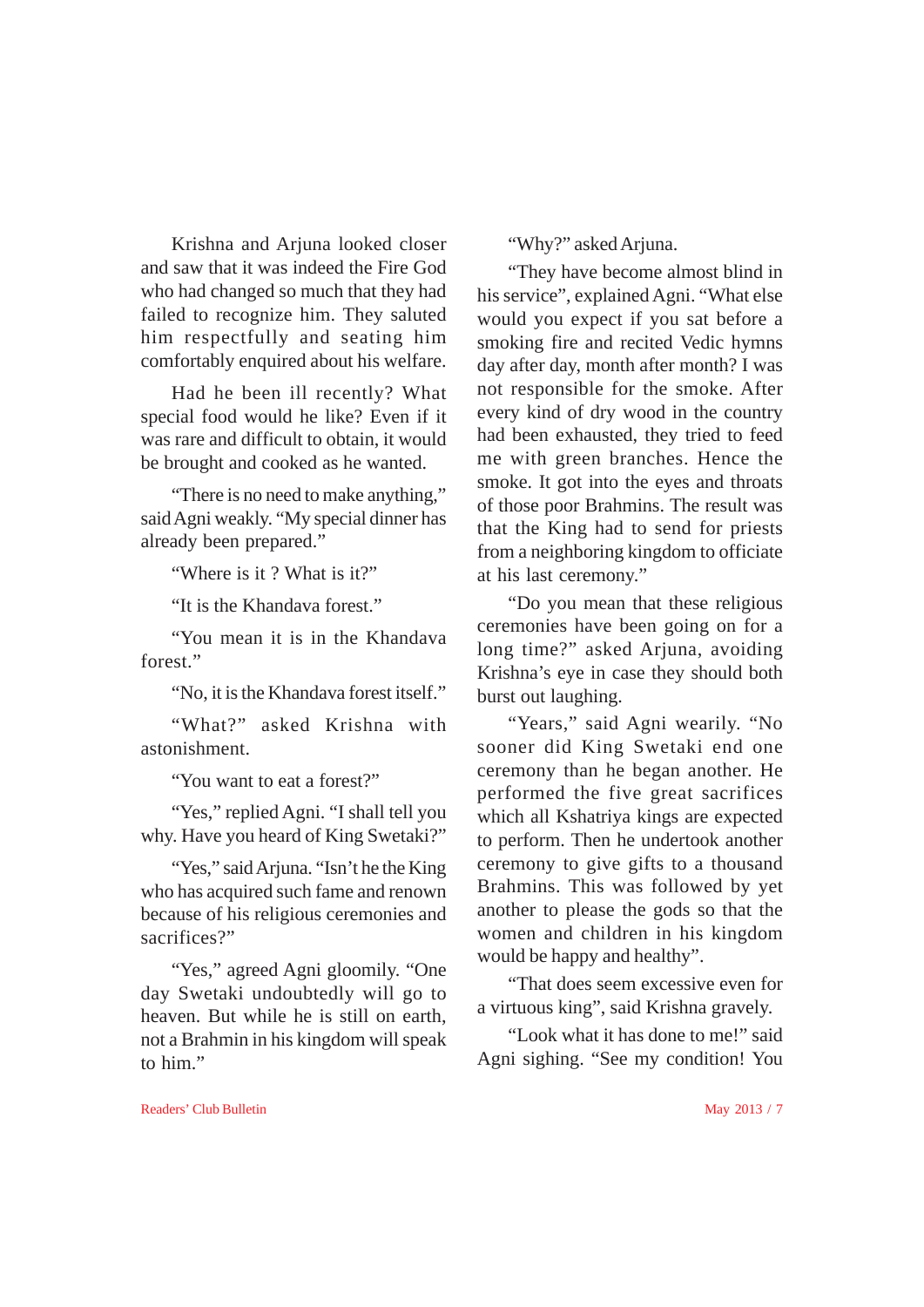could not even recognize me when I came. For years I have been only fed *ghee* which has been poured on me in barrelfuls during these endless ceremonies. Just think what it must be like to eat nothing but *ghee* for so many years! Look at my complexion. Where is the sheen, the glow, the radiance that was the envy even of women? I am famished for healthy, nourishing food. I feel listless and weak."

"Is that why you want to eat the Khandava forest?"

"Yes, that is one reason. The Khandava forest has everything I crave: dry trees which will crackle in my mouth, green, juicy plants, shrubs and vines whose sap I can lick with one of my many tongues, animals whose fat will taste like nectar to me."

"You said this was one reason," Arjuna said hastily. "Is there another?"

"Yes," replied Agni, turning away his thoughts with an effort from the idea of food. "The Khandava forest has become one of the outposts of the empire of Indra, the King of the gods of space. I have never understood why Indra, who wields so much power and has at his command innumerable gods, should suffer from a sense of insecurity. He is always on the lookout for possible rebels and usurpers, both on earth and in heaven. He sees enemies around every corner."

"So Indra has got friends and watchdogs in the Khandava forest?" asked Krishna.

"Yes, and guess who is their leader? Takshaka."

"What!" exclaimed Arjuna. "Does the King of serpents descend to the level of a spy and an informer?"

"He himself does not," said Agni. " I have no quarrel with him. We go our separate ways. But his army of snakes in the forest does not have as keen a sense of justice as he has. Moreover, there is a strange collection of fiends, demons, devils, monsters and unclean spirits. There are vampires, gnomes, dwarfs, giants and cannibals. There are curious-looking birds, savage beasts and ferocious brutes. People are afraid to go out after sunset because wild animals carry away their young. And throughout the night, such weird noises are heard from the depths of the forest that even grown-up men and women lie awake trembling. Something has to be done. The forest has to go."

"Do you really think you can consume this huge forest?" Arjuna asked doubtfully.

"Yes," said Agni licking his lips, "but I need help. I have tried to do it alone seven times but never even got started. Indra himself protects the forest with the help of the gods of the heavens. In despair, I went to Brahma, and he said: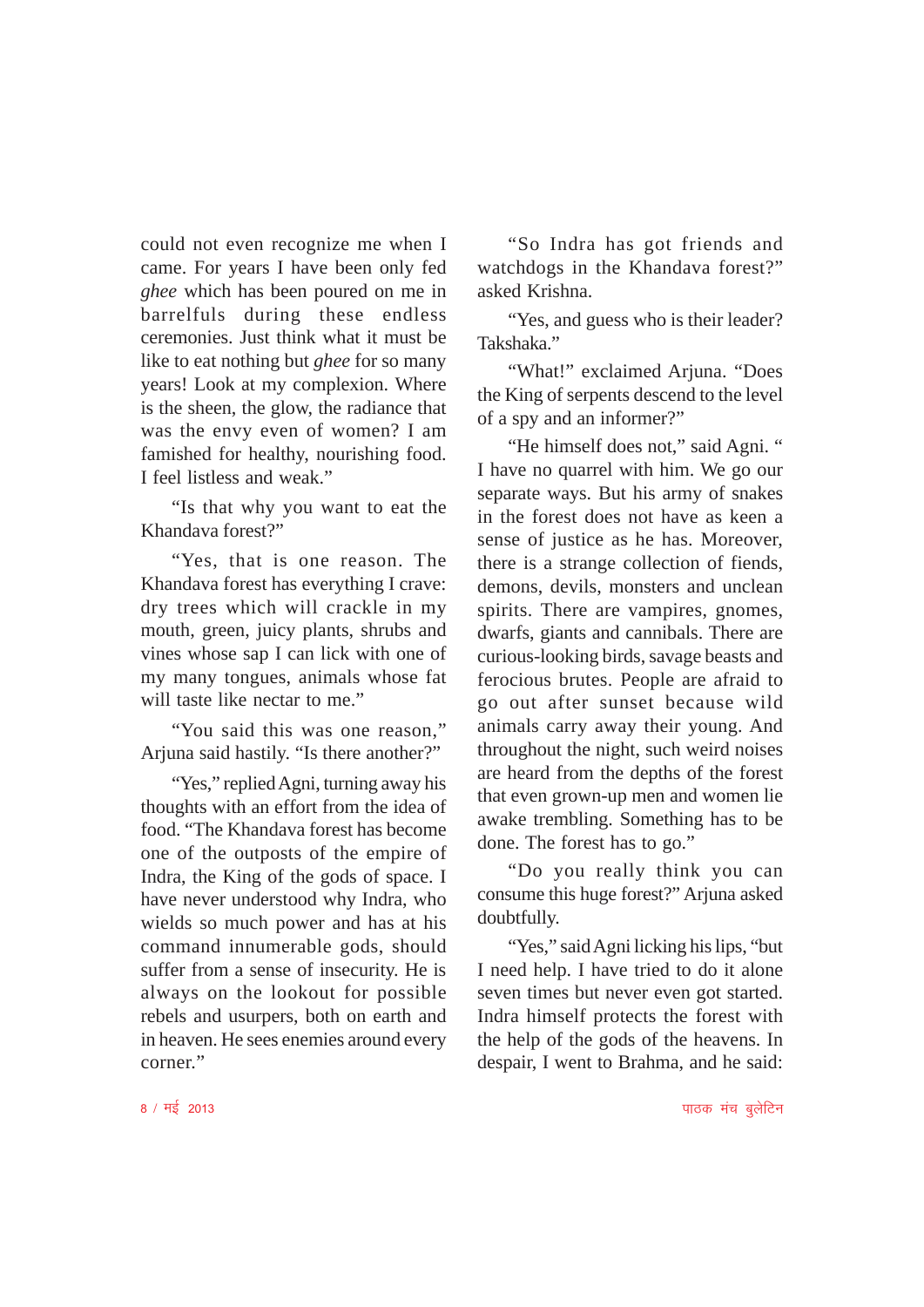'Go and ask Krishna and Arjuna to assist you.' Can you help me?"

Krishna waited for Arjuna to make the decision. The Khandava forest was part of his kingdom.

"We shall help you," said Arjuna after some thought, "but we need weapons. For instance, I want a heavier bow than the one I have and a large number of arrows. I would also need a chariot to carry this load. And the chariot must be drawn by pure white horses which can run as fast as the wind on wheels which, when they turn, will disperse the clouds for miles around. Krishna will want some weapons too. If you can supply us with these, we are ready to help you reduce the Khandava forest to a well- cooked meal."

"Krishna will only need the *chakra*," said Agni. "I shall give it to him myself. Arjuna., as for the weapons you want I'll ask Varuna to supply them to you."

Krishna got the *chakra*, a wheel with a serrated edge and a hole in the centre in which his right index finger fitted. He could throw it in such a way that it would cut off his enemy's head smoothly and swiftly and return to him like a boomerang.

Arjuna got Varuna's marvelous bow along with a magic quiver of arrows.

When one arrow was taken out, another at once appeared in its place. He was also given a chariot built by Vishwakarman, the architect who had designed the universe. It had white steeds with golden harnesses which moved across the sky like a flash of lightning. In addition, Varuna gave Arjuna a huge mace which, when flourished, sounded like thunder.

Arjuna put on his coat of mail, girded his sword, drew on gloves of soft leather, strung his bow, examined the chariot for any possible defects and then turned to Agni.

"We are ready," he said. "Please go and surround the forest. Then Krishna and I will take up our positions. I promise you will get your Khandava meal."

As the God of Fire hissed his way round the Khandava forest, Krishna and Arjuna rose into space and stationed themselves above the dense green foliage.

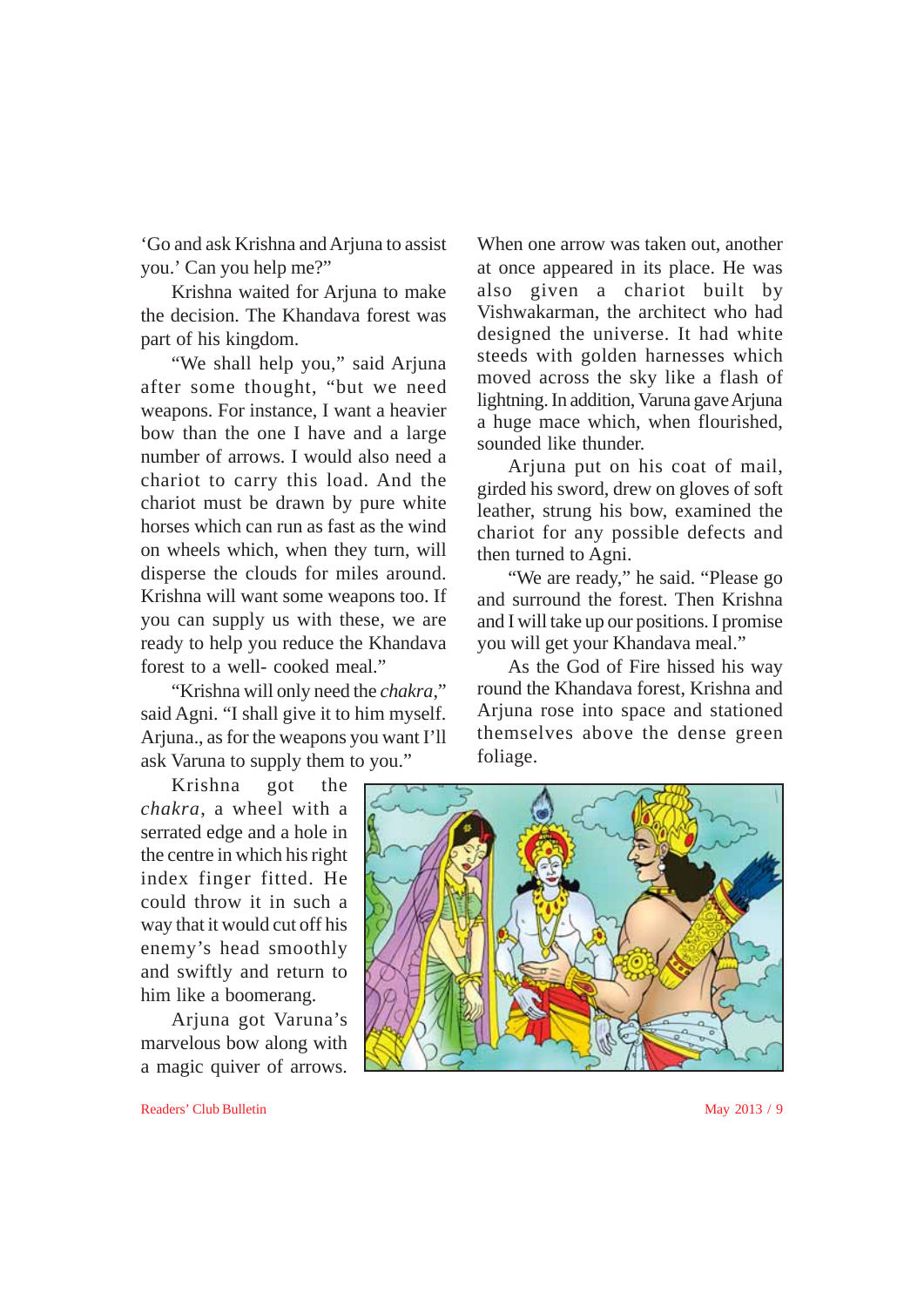Hundreds of living creatures, large and small, of all shapes, sizes and colours, had already smelt the fire and were looking for a means of escape. Some had huge heads and webbed feet, others were one-eyed and still others had scaly wings and long claws. Some of them panicked and ran straight into the fire. Burning like torches they rolled on the grass trying to put out the flames but tongues of fire spreading wider and wider in the forest caught them again and they died howling frightfully.

Large-winged strange birds rose like black clouds into the sky. Krishna and Arjuna's arrows dropped them into the flames below where, in the twinkling of an eye, they were reduced to steaming mounds of flesh. Deep in the forest many animals stood in terror watching with dilated eyes the flames creeping greedily closer and closer. Snakes tried to wriggle through the grass and escape but Agni, ever watchful, burnt the grass and they perished.

The streams and ponds within the forest began to boil because of the intense heat. Fish died in shoals and floated on the water.

The smell of burning flesh pervaded the forest. The people in the surrounding villages left their homes and fled from the sight, sound and smell of burning.

The gods of space watched in awe for a while and then went in a body to their King, Indra. Indra was furious.

"What!" he roared. "has the stupid, *ghee*-eating Agni dared to attack my stronghold in Khandava? Takshaka and I will teach him a lesson which he will never forget."

"If you remember, Sire," said one of the gods, "Takshaka is not in Khandava. He has not yet returned from Kurukshetra. But even if he were there, it would be difficult to protect Khandava."

"Why would it be difficult?"

"Because Agni is not alone. Krishna and Arjuna are helping him. At this moment their chariot is standing above the burning forest."

This made Indra pause for a moment. Krishna and Arjuna were famous warriors, and were known to be invincible. But such was the arrogance of the King of the gods that he swore that I will now take care of two birds with one stone — save the forest and at the same time defeat Krishna and Arjuna—and become the greatest warrior of the universe.

Having come to this decision, Indra set to work. He made his gods cover Khandava with miles of thick clouds overhead which would, at his bidding, pour rain over the forest.

As the clouds gathered above, Krishna and Arjuna fired innumerable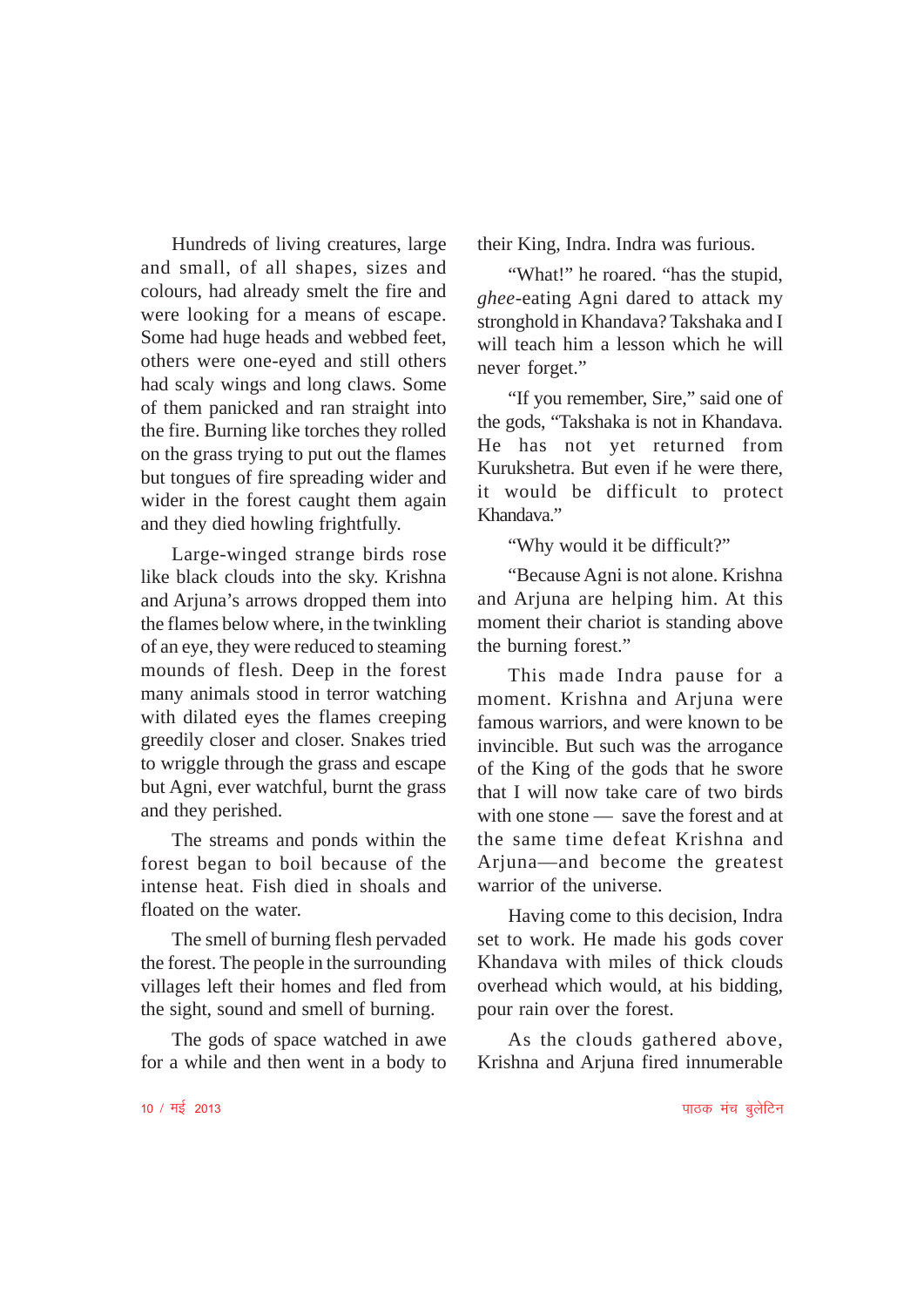arrows just above the forest but below the clouds. These arrows, lying horizontally side by side, covered the forest like a canopy below the cloud level. They were so closely packed that when it began to rain, the water could not seep through, but slid off the umbrella of arrows and collected at the edge of the forest. Soon it was as large as a river. The fleeing forest creatures were caught between the fire and the water and perished in the one or the other.

Indra then brought his gods — Yama the God of Death, Kubera the God of Wealth, Vayu the Wind God and many others—into the fight and led them himself on his white elephant. But Krishna and Arjuna put them all to flight. Even Indra was routed. But he did not leave the field of battle and save himself. He had to keep his promise at any cost. He had to save Takshaka's wife and son. It was a pledge he had made to Takshaka when he had sought the serpent-King's help in managing the strange birds, beasts and reptiles with which he had filled the Khandava forest.

When Takshaka's wife saw Indra's magnificent mount over the forest, she came whizzing through the flames, her lovely skin singed by the heat. Arjuna saw the splendid female snake rise into the sky, and got ready to shoot her down. But Krishna stopped him. "O wife of Takshaka," he called out, "where is your



son? I cannot see him. Are you leaving him in the forest to perish while you escape?"

"My son is in my belly," replied Takshaka's wife.

"I swallowed him to protect him from the flames. You will have to kill me before you can get at him."

On hearing this, Arjuna dropped his bow. The Khandava forest burned for fifteen days. Agni, summing large quantities of flesh, blood and fat with his many flaming tongues, was at last satisfied. And when exhausted and sated, he stopped, the once large, thicklypopulated forest stretching for miles in all directions was but an unending desert of grey and black ashes.

(From the NBT publication *Tales for All Times*)

Readers' Club Bulletin May 2013 / 11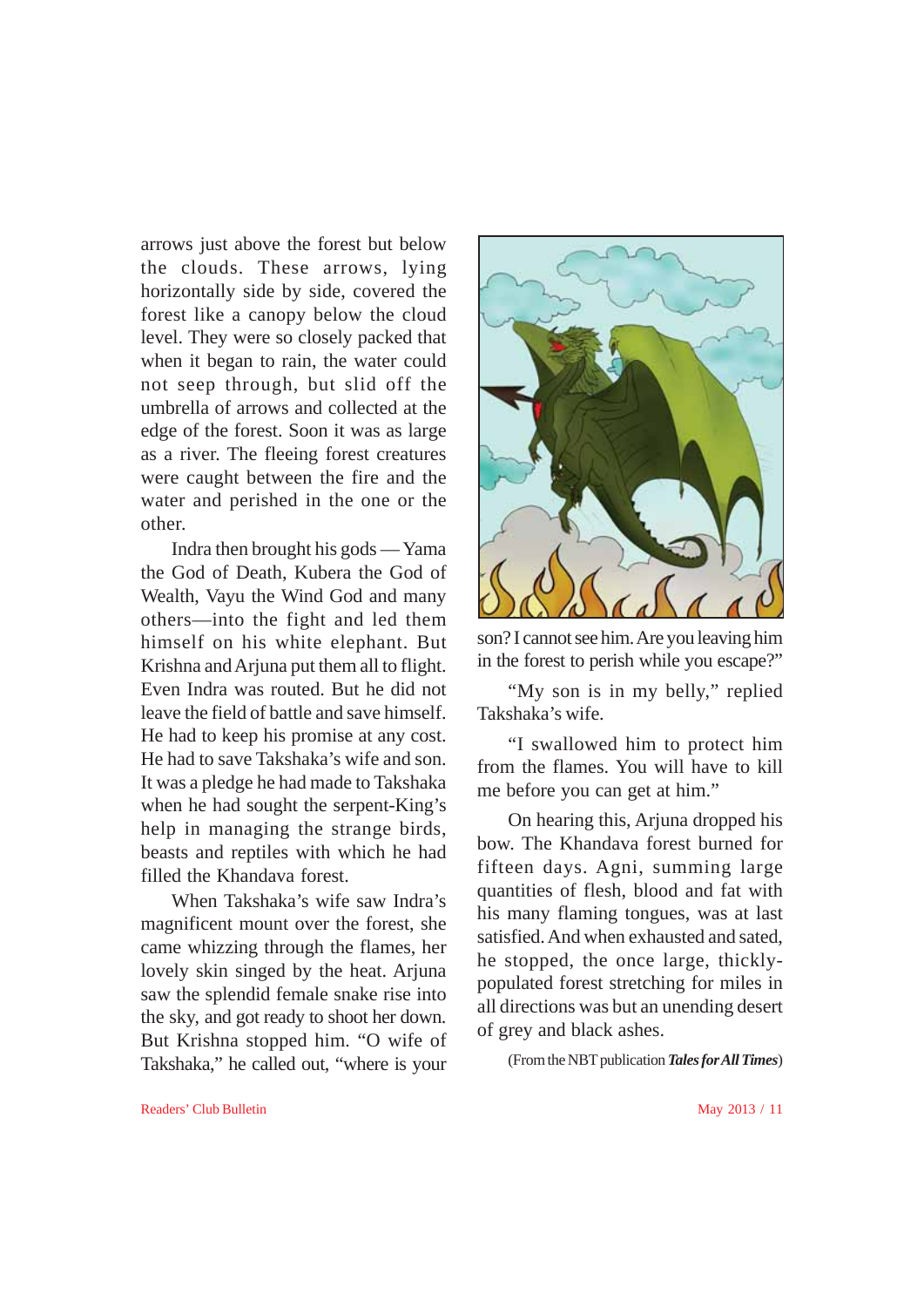# **The Big, Banyan Tree**

**Prema Ramakrishnan**



There was a big banyan tree. It stood in a clearing in the forest. Among its branches lived many birds. Along its trunk, in holes, lived squirrels. Travellers who passed by the forest also came to take shelter under its shade in the hot summer months.

Gopal, the cowherd also came to rest under its leafy boughs when he brought the cows to graze every morning. He loved the big, banyan tree, for it was here he ate his little lunch and lay down and kept watch as the flock grazed happily all along the grassy patches that grew alongside.

One evening before he was about to gather his cows and get home he saw two men arriving on the scene. He knew them to be woodcutters for he had seen them in the village. So he hid behind a bush to see what they were up to.

One of them said, "What a big tree! If we cut it, we can sell some of the wood and the rest can be used as firewood to last us through this winter".

The other man said, "Let us come before daybreak and begin the work of cutting. We don't want people to know that we have come here to chop them. We can cut a couple of branches at a time and not raise any suspicion."

Gopal was very upset when he heard this. The birds and the squirrels sensing danger began to weep and wail "Where shall we find such a nice shady tree with so many branches? We have lived here for so long. Our houses will be destroyed and little ones will die!"

Gopal understood their plight at once. He knew he had to help his bird and squirrel friends. He had to find a way to save the tree.

After the woodcutters went away Gopal also went home. He was very sad and wondered how he could help his friends.

That evening when he was eating his meal, he heard his father telling his mother.

"Do you know? Poor Kalu's dog was bitten by a cobra last night and it died".

His mother said, "We told them long ago not to build their house in that place. It is visited by an old cobra that is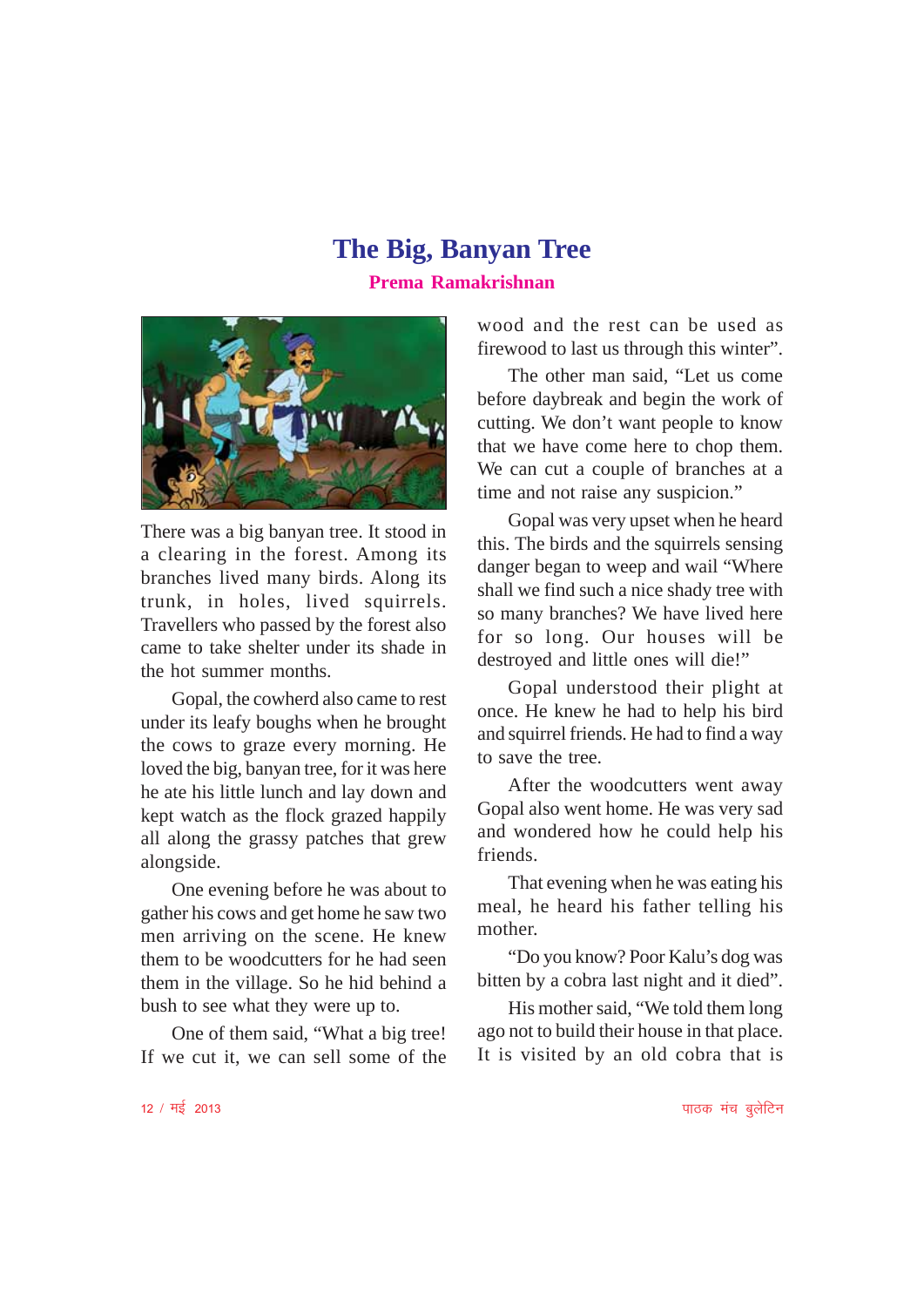supposed to live under that big banyan tree near the hillside. But they chose not to listen.

"Don't you remember what happened when some years ago somebody tried to cut down that big, banyan tree in the forest? One of the men got bitten by that very cobra. Yet they did not believe it. Nobody likes to believe such things even when tragedy befalls them. They call us superstitious if we tell them these tales."

Gopal was very excited. "Does a cobra really live there?" he asked. "Infact, some woodcutters were looking at that tree under which I sit every day when our cows are graze in the forest. So many birds and squirrels live on that tree. They are planning to cut it."

Gopal's mother said, "You should not sit under the tree! Find another place!" Before Gopal could reply, to Gopal's great delight, his father said, "We should not allow that tree to be cut. I will speak to the village head man in the morning."

Anyway, before his father could go to the village head man, Gopal decided to act. He woke up, as usual, at break of day and set off to the hillside with his cows.

He sat under the tree and waited for the woodcutters to arrive. They came with nicely sharpened axes to cut down the tree. Gopal said to them, "Please don't cut this banyan tree!"

The men were very angry. They were rude and said, "Look boy, out of our way. We have to cut this tree before anybody comes here. So keep out. And don't try to stop us or we shall show you how strong we are!" And one of them came to give the boy a big push.

Gopal said, "Don't cut the tree, I warn you. They say that an old cobra has been living under this tree for many years. If you cut down the tree, it will surely bite you!"

They ignored his warning and began the job of cutting. One of them had already climbed up the tree and was about to lop off a branch. Another was mid way through the climbing. Gopal tried in vain to stop them but would they listen? They did not believe the old superstitious village people. Just then Gopal heard some voices. Yes, the village head man was coming with his men. The woodcutters were very frightened and clambered down the tree at once!

The head man said to them, "If I see you cutting any tree again here, I will report and take you both to the forest officer and drive you out of the village! This time I am letting you go."

That day little Gopal became the hero of the village. He had saved his beautiful banyan tree for himself and all his beautiful friends.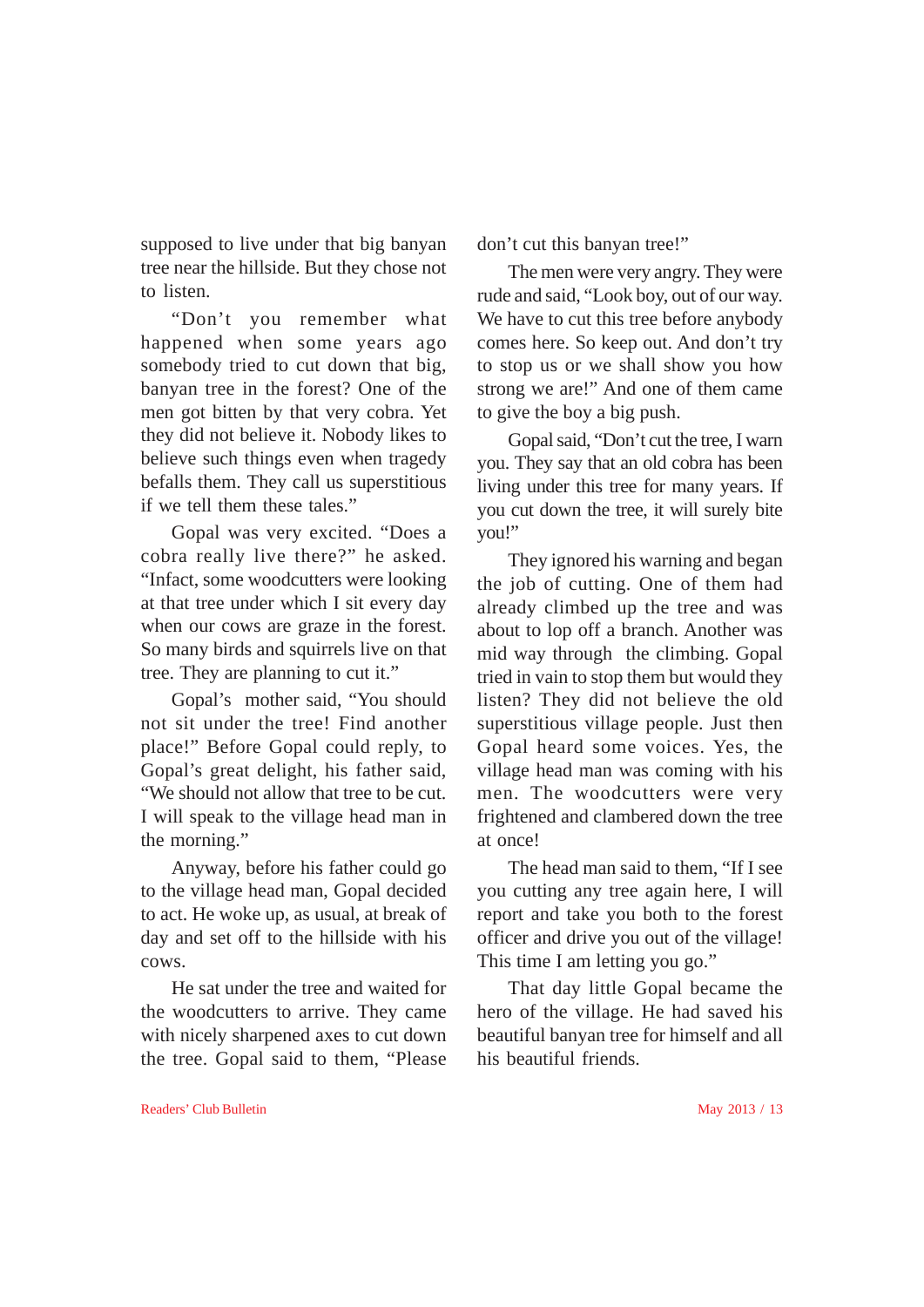**रोज कहानी** *<u>uang</u>* **H**q

एक कहानी परियों वाली एक कहानी जिसमें हाथी, एक कहानी जिसमें नटखट जोकर बनता सबका साथी।

एक कहानी दिन भर लड़डू जिसमें खाया करता शेर. एक कहानी जिसमें बादल से बरसे थे आहा, बेर।

.<br>एक कहानी गिल्लु वाली ढेर कहानी मुझको सुननी पहना जिसने चाँदी छल्ला, .<br>एक कहानी जिसमें चिड़िया पर हर किस्से में कूक्कू हो खेल रही थी लेकर बल्ला। कुक्कू की हो नई कहानी।

एक कहानी जिसमें मोटा बिल्ला रास्ता भूल गया, एक कहानी जिसमें चूहा खा-खा करके फूल गया।

एक कहानी जिसमें चींटी

ने हाथी की पिट्टी की,

ने जंगल में छूट्टी की।

कहो, सुनाओगी ना नानी,

एक कहानी जिसमें खुशबू

इस पर हँसकर बोली नानी कूक्कू यह तो है मनमानी आ संग बैठें, रोज बनाएँ तभी बनेगी नई कहानी।

नानी-कुक्कू कुक्कू-नानी दोनों बुनते रोज कहानी हर किस्से में कुक्कू होता हर किस्से में होती नानी।

545, सेक्टर–29, फरीदाबाद—121008 (हरियाणा)

 $14$  / मई 2013 ikBd eap control to the control of the control of the control of the control of the control of the control of the control of the control of the control of the control of the control of the control of the c

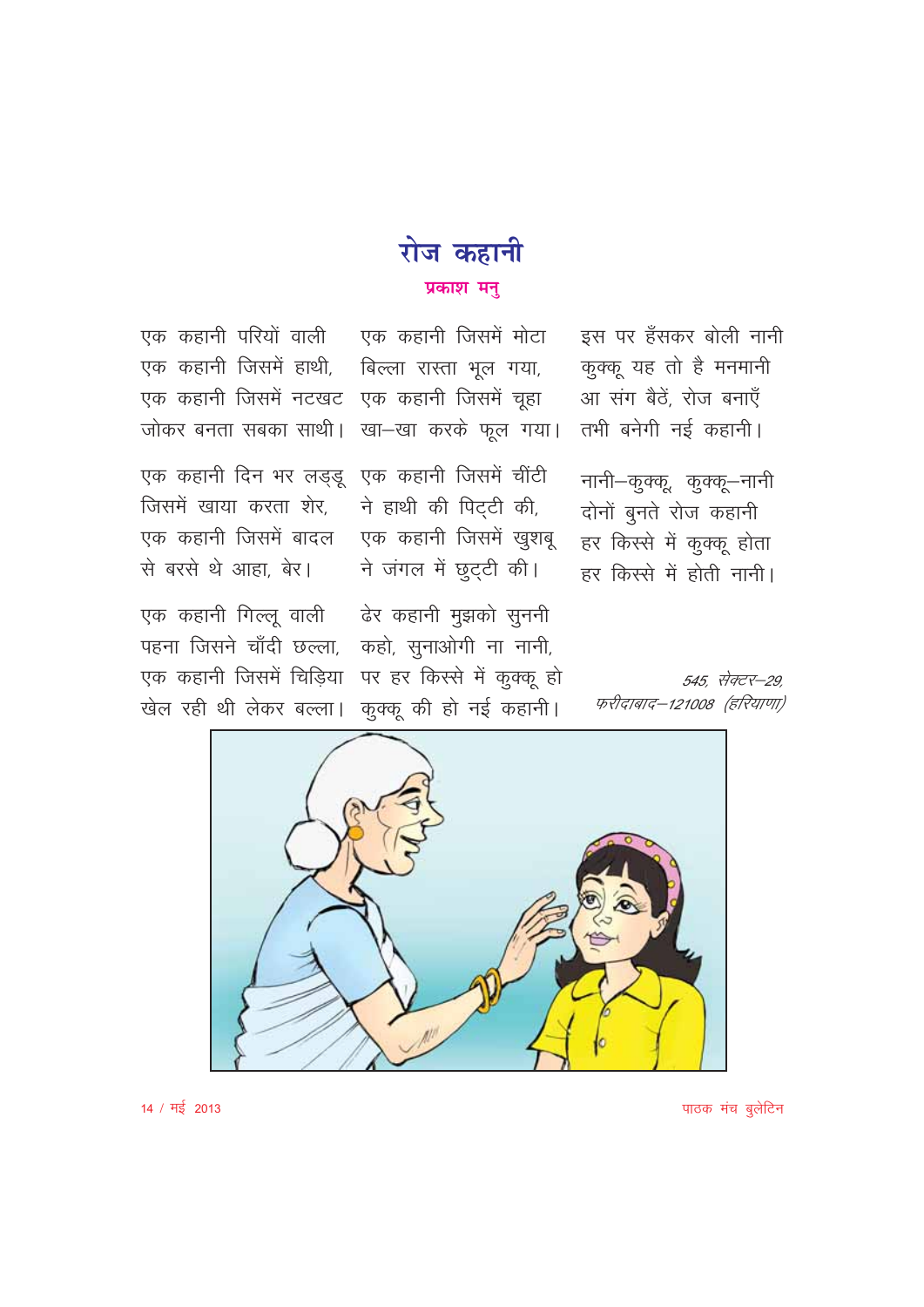My Page

## **My Ideal Player Soham Sen Gupta**

I have an ideal player I hope, you want to know

My ideal player is he Who keeps on playing his game

My ideal player is he Who never misses a chance

My ideal player is he Who always scores his goal

My ideal player is he Who has a strong sportsman spirit

My ideal player is he Who never says, "I quit"

Above all, he has to be a good man And a real man in reality

> *Madhubanti (Near Ashok) 34, Mohiary, 3rd Bye Lane GIP Colony, Jagacha Howrah -711112 (West Bengal)*



Readers' Club Bulletin May 2013 / 15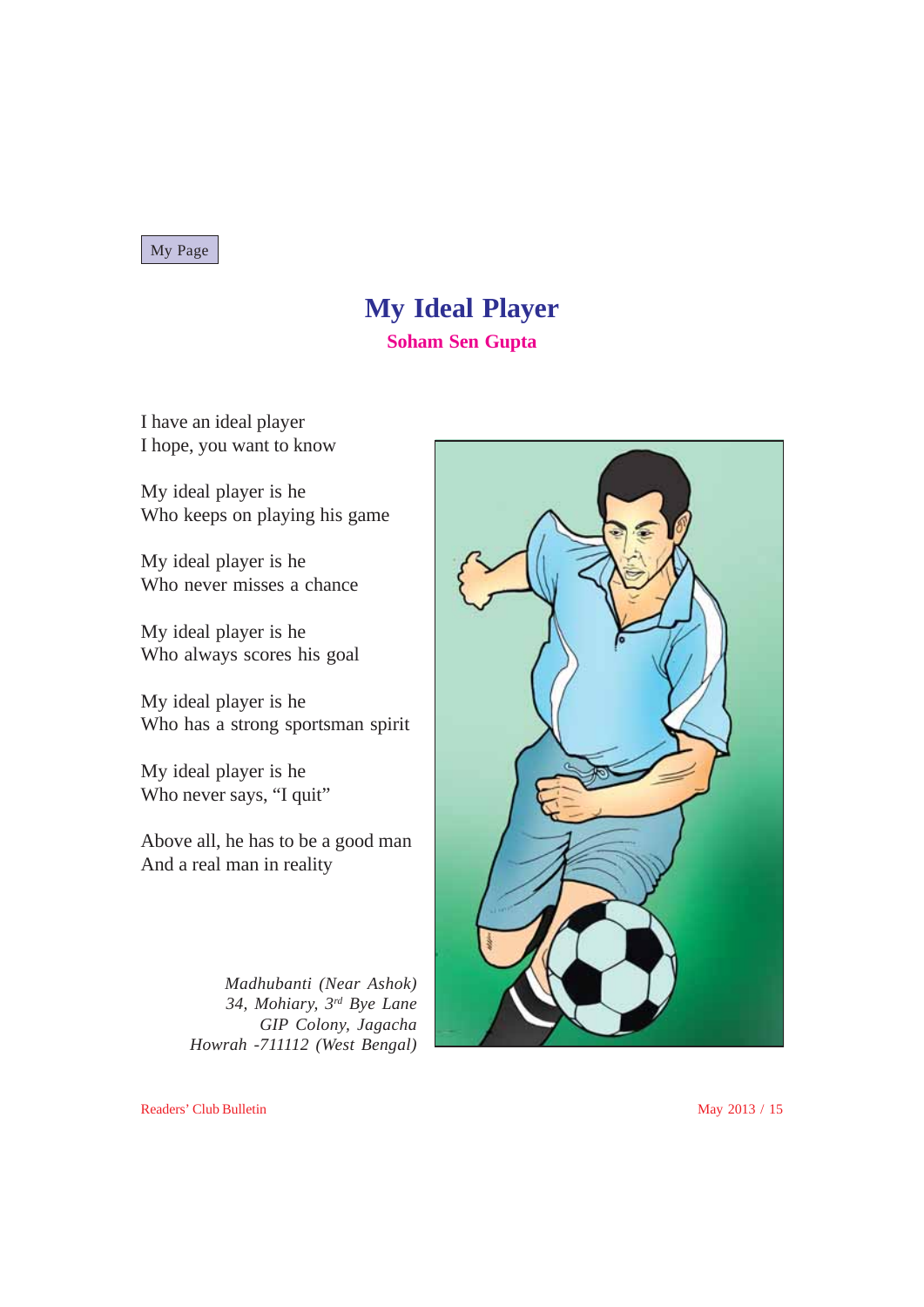#### पानी में बर्फ और उबाल साथ-साथ खुद करके देखो | आइवर यशिएल

### तमाशे के लिए जरूरी सामानः

एक हार्ड ग्लास टेस्ट-ट्यूब, मोमबत्ती व माचिस, बर्फ, संड़सी तथा कूछ नट या वाशर।

तमाशे की तैयारी:

टेस्ट-ट्यूब को पानी से आधा भरकर, इसमें बर्फ के दो-तीन टुकड़े डालो। ये पानी की सतह पर तैरने लगेंगे।

बर्फ के टूकड़े सतह पर तैरने की जगह पेंदी से चिपके बैठे रहें इसके लिए टेस्ट-ट्यूब में इनके ऊपर से वाशर या नट डाल दो।

## अब देखो तमाशाः

तुमसे यदि कोई कहे कि इस टेस्ट-ट्यूब का पानी उबलने लगेगा और बर्फ इसमें फिर भी मौजूद रहेगी तो तुम इस बात को शायद नहीं मानोगे। तुम्हारा कहना यही होगा न कि सारी बर्फ के पिघल जाने पर ही पानी उबलेगा? परंतू आज स्वयं देख लो कि सच क्या है।

टेस्ट-ट्यूब को संड़सी से मोमबत्ती की लौ के ऊपर थोड़ा झुकाकर इस तरह पकड़ो ताकि लौ टेस्ट-ट्यूब में भरे पानी की सतह के पास रहे, न कि इसकी पेंदी के पास।



इस स्थिति में जल्दी ही सतह के पास पानी उबलता नजर आने लगेगा, जबकि पेंदी में पड़ी बर्फ़ अपनी उसी रफ़्तार से धीरे-धीरे पिघलेगी जिससे यह पानी को बिना गर्म किए पिघलती। हाँ, लौ को पेंदी के पास रखा जाए तब तो बर्फ के पिघल जाने पर ही पानी उबलता है, यह बात ठीक है। पर ऐसा होता क्यों है, इसका कारण समझ में आया तुम्हारे?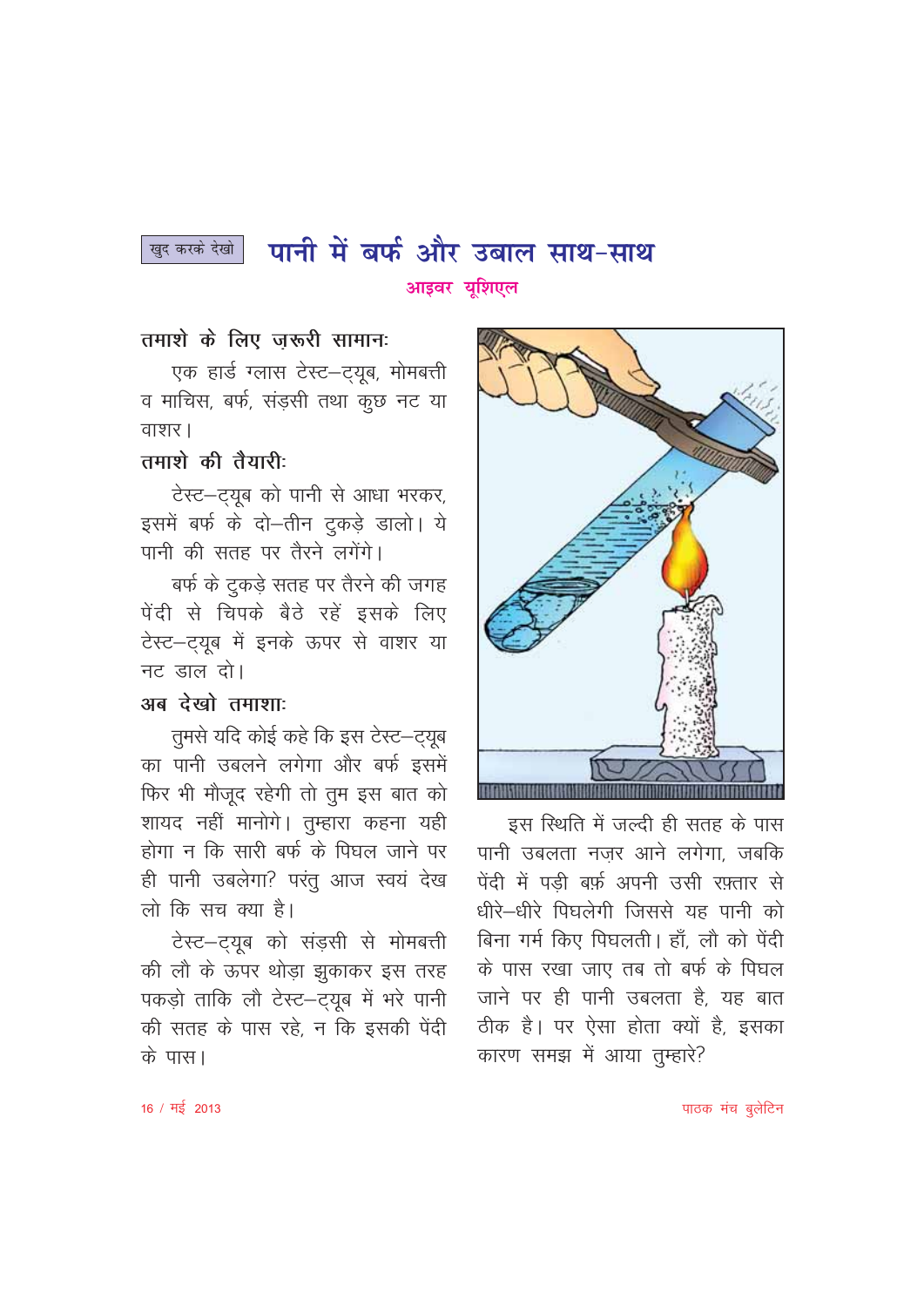#### खुद करके देखो

## **गुड़िया की चप्पल** रेनू चौहान

आइसक्रीम खाकर लकडी के चम्मच आप फेंक देते हैं ना? जानते हैं, इनसे आपकी गूड़िया के लिए सुंदर–सी चप्पलें बन सकती हैं? आइए जानें, कैसे?

### **lkexzh**

 $\bullet$ चप्पलें बनाने के लिए आवश्यक सामग्रीः आइसक्रीम खाने वाले लकड़ी के चम्मच, पसंद के रंग व उसी रंग का मोमी रंग चिपकाने वाला पदार्थ।

- $\bullet$ ध्यान रखें. चिपकने वाला पदार्थ चप्पल की उलटी ओर लगाएँ।
- $\bullet$ अगर आपके पास पतली लेस हो तो आप चप्पल पर लेस को क्रॉस की तरह भी चिपका सकते हैं।
- $\bullet$ लीजिए, आपकी गुडिया की चप्पल तैयार। पहनाइए गुड़िया को और ले जाइए उसे अपने साथ घुमाने। बस, इसी प्रकार अपनी पसंद के रंग व डिजाइन की चप्पलें बनाते जाएँ।

### <u>विधि</u>

 $\bullet$ सबसे पहले आइसक्रीम के चम्मच को एक ओर से रंग लें। अब चम्मच के चौडी वाली तरफ ऊपर की तरफ उठी होनी चाहिए। लेस की ऊँचाई चम्मच से इतनी ऊँची हो कि पैर घुसाने की जगह हो। इसी तरह चम्मच की पतली वाली तरफ भी लेस लगा सकते हैं, जो कि चप्पल का पिछला हिस्सा होगा।



बी-बी/6बी, जनकपुरी नई दिल्ली-110058

Readers' Club Bulletin May 2013 / 17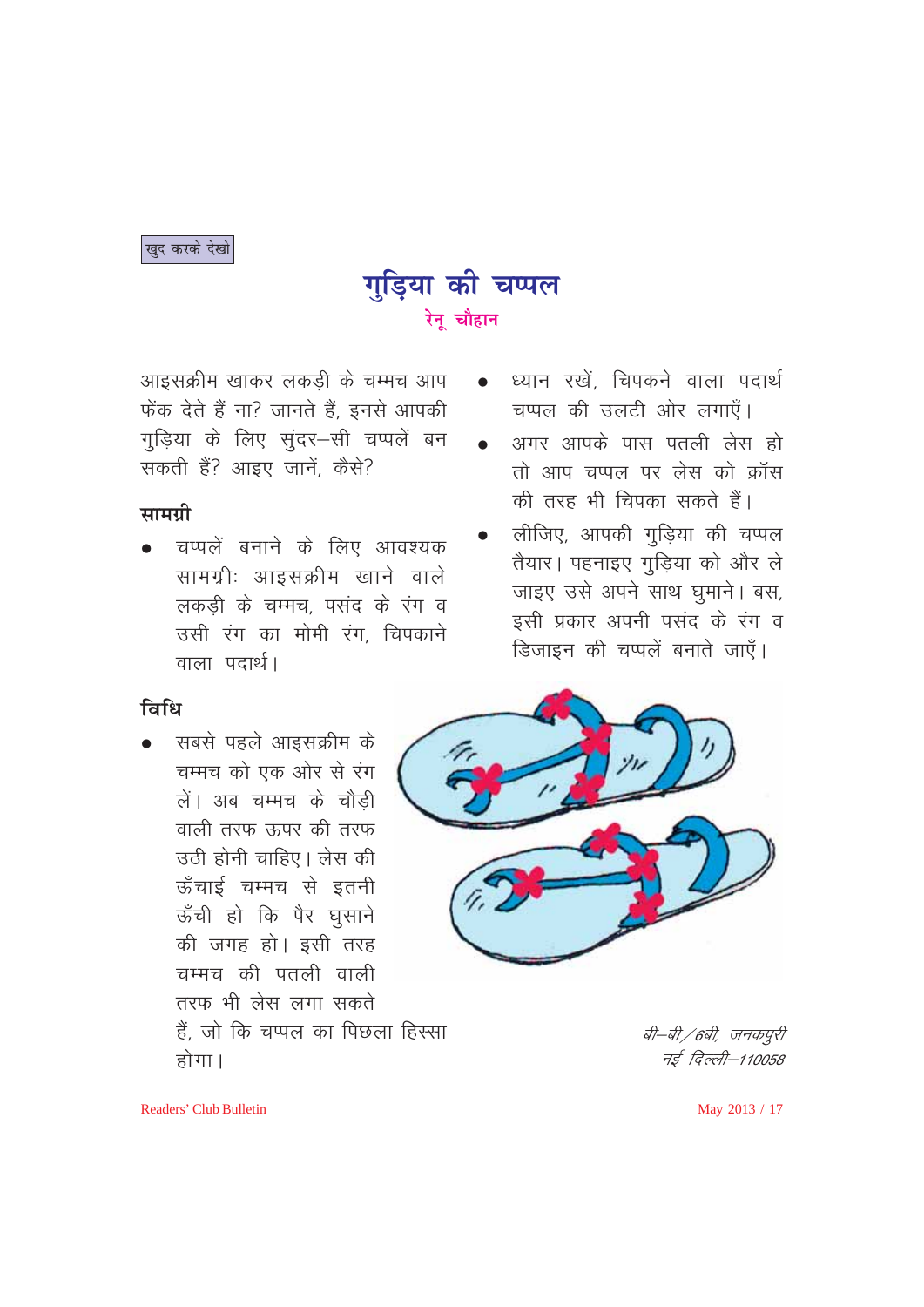मेरा पन्ना

## मेरी पहली पिकनिक गुलअफशा

आज हम स्कूल की ओर से पिकनिक के लिए जा रहे हैं। आज मैं बहुत खुश हूँ क्योंकि पूरे एक साल में आज हमें स्कूल की ओर से अपने दोस्तों के साथ घूमने का मौका मिला है। मैंने आज से एक दिन पहले पिकनिक पर जाने के लिए बहुत–सी तैयारियाँ की थीं। मैंने अपने बैग में बहुत–सी खाने की चीजें रखीं। ज्यादा नहीं, पर वह मेरे लिए काफी थी। उसके बाद जब पापा रात को घर पर आए तो मैंने उनसे कुछ पैसे माँग लिये, ताकि मुझे वहाँ पर कुछ खरीदना हो तो मैं वो खरीद लूँ।

रात भर मैं पिकनिक के बारे में सोचती रही। जब सुबह हुई तो मैं जल्दी–जल्दी तैयार होकर स्कूल के लिए निकली। जब मैं स्कूल में पहुँची तो मेरे सभी मित्र बातें कर रहे थे। हम एक-दूसरे से पूछ रहे थे कि कौन क्या सामान लाया है। उसके बाद बस आई और हम सब दौड़-दौड़कर बस में चढने लगे। जब मैं बस में बैठी तो मेरी खुशी का ठिकाना न रहा और फिर हम पिकनिक के लिए रवाना हुए। प्रियंका मेरे साथ बैठी है। उसने मुझे उपहार दिया। जब मैंने उससे पूछा कि यह किसलिए है तो उसने मूझे याद दिलाया कि दो दिन पहले मेरा जन्मदिन

था। उसके बाद मुझे पता चला कि ममता अपने साथ चाय लाई है। जब वह एक-दूसरे को चाय देने लगी तो बस के चलने के कारण वह हिल-हिलकर गिरने लगी और नगमा की स्कूल ड्रेस भी खराब हो गई। फिर हमने चिप्स खाए और गाना गाते हुए सफर का मजा लिया।

खिड़की के बाहर देखा तो नजारा बहुत सुहावना था। मौसम उस दिन बहुत ही अच्छा था। मेरे मन में से एक आवाज आ रही थी कि यह इतना अच्छा दिन बहुत ही जल्दी खत्म हो जाएगा। मैं थोड़ा उदास हो गई, फिर मैंने सोचा कि जो आया है वह तो जाएगा ही और इन सबकी चिंता छोडकर मुझे इस समय मजा करना चाहिए।

सबसे पहले हम इस्कॉन मंदिर में जाने के लिए रवाना हुए थे और अब हम वहाँ पहूँच गए हैं। बाहर से देखने में ऐसा लगा कि अंदर और भी बहुत-सी सुंदर चीजें होंगी, परंतु अंदर जाने पर पाया कि यह तो एक साधारण—सा मंदिर है। परंतु बाद में पता चला कि अंदर एक सुरंग है। यह सुनकर मैं बहुत उत्साहित हुई। अंदर जाने पर मैंने बहुत–सी चीजें देखीं। मैंने उसमें एक मूर्ति देखी जिसकी शक्ल शालू से मिल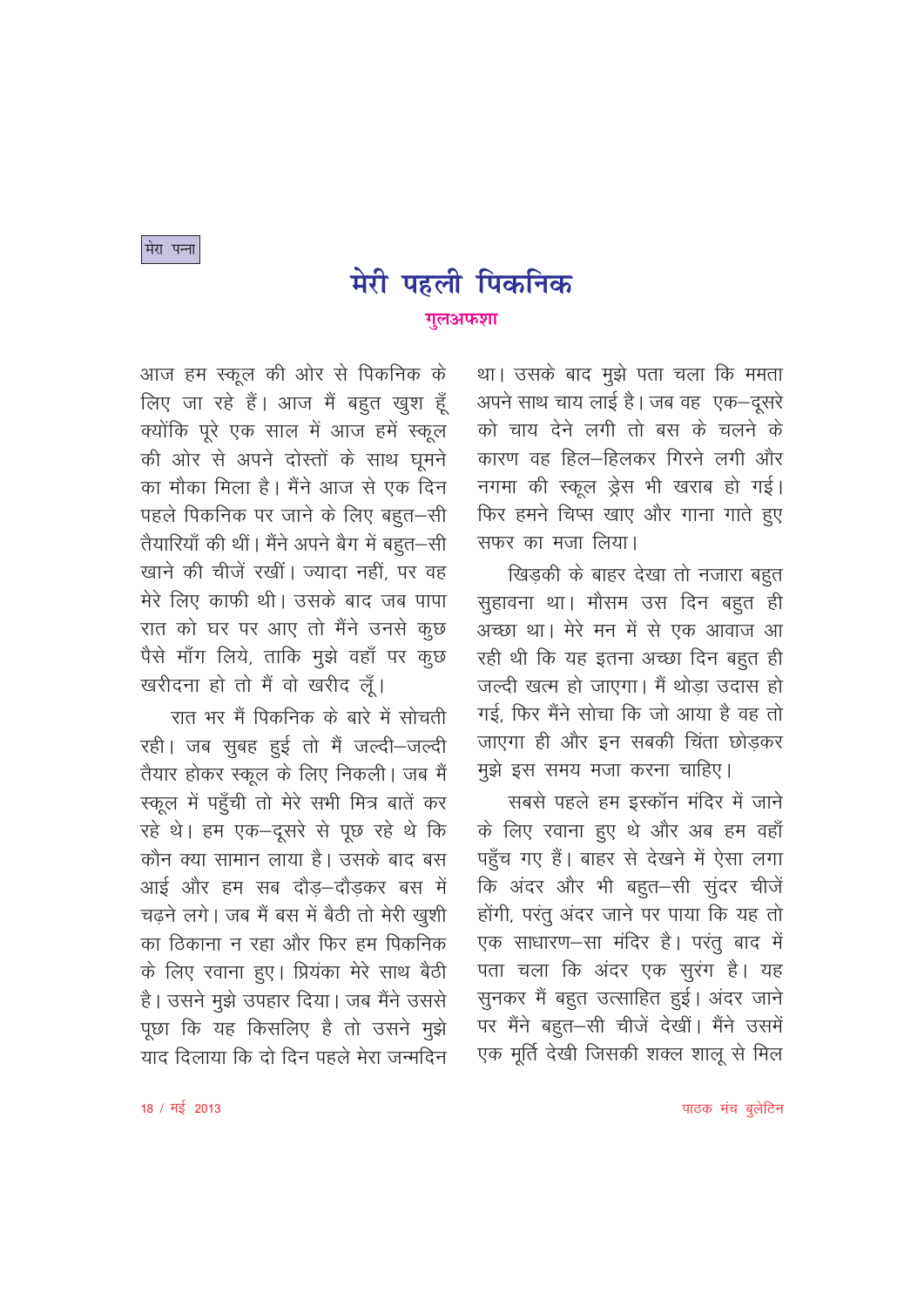रही थी। उसके बाद जब हमने पूरे मंदिर की सैर कर ली तो हम खाना खाने के लिए एक साथ बैठे। हमने खाना खाने के बाद चॉकलेट खाई। उसके बाद मेरा मन किया कि मुझे  $\bar{\mathcal{F}}$ हरी घास पर दौडना चाहिए। जब मैं दौड़ने लगी तो देखा कि फूलों की सुंदर-सुंदर क्यारियाँ हैं। वैसे, फूलों को तोड़ना नहीं चाहिए परंतू फिर भी मैंने वहाँ से दो-तीन फूल तोड़कर अपनी नोटबुक में रख लिए ओंर अब हम बस पर बैठकर कुतुबमीनार के लिए रवाना हुए। जब हम कृतुबमीनार पहुँचे तो वहाँ पर बहुत-सी इमारतें थीं, परंतु सभी टूटी हुईं। अकेली एक कुतुबमीनार बिलकुल ठीक थी। उस पर अरबी भाषा में बहुत कूछ लिखा था। उसके बाद मैंने दूसरी इमारतों पर की हुई नक्काशी को छूना शुरू किया।

मुझे उसे छूने में बहुत ही मजा आ रहा था। मैंने एक–एक करके सारी इमारतों को छुआ। पर एक गाइड ने मुझे समझाया कि पुरातात्विक महत्व की ऐसी इमारतों और खंडहरों को हमें नहीं छूना चाहिए। मुझे अपनी भूल का अहसास हुआ।

वहाँ पर बहुत-से विदेशी लोग भी थे। मैंने उनसे बात भी की और फिर हमने जब पूरा कुतुबमीनार देख लिया तो फिर घर के लिए रवाना हुए। जाते समय हमें बहुत-से



अँग्रेज 'बाय' करने लगे और अब हम फिर एक-दूसरे से बातें करने लगे। बातें करते-करते हमें पता ही नहीं चला कि हम कब स्कूल पहुँच गए। वहाँ से हम अपने-अपने घर चले गए। घर पहुँचने पर मैं बहुत थक चुकी थी। परंतु मेरे हाथों में बिलकुल दर्द नहीं था और मैं यह लेख लिखने लगी।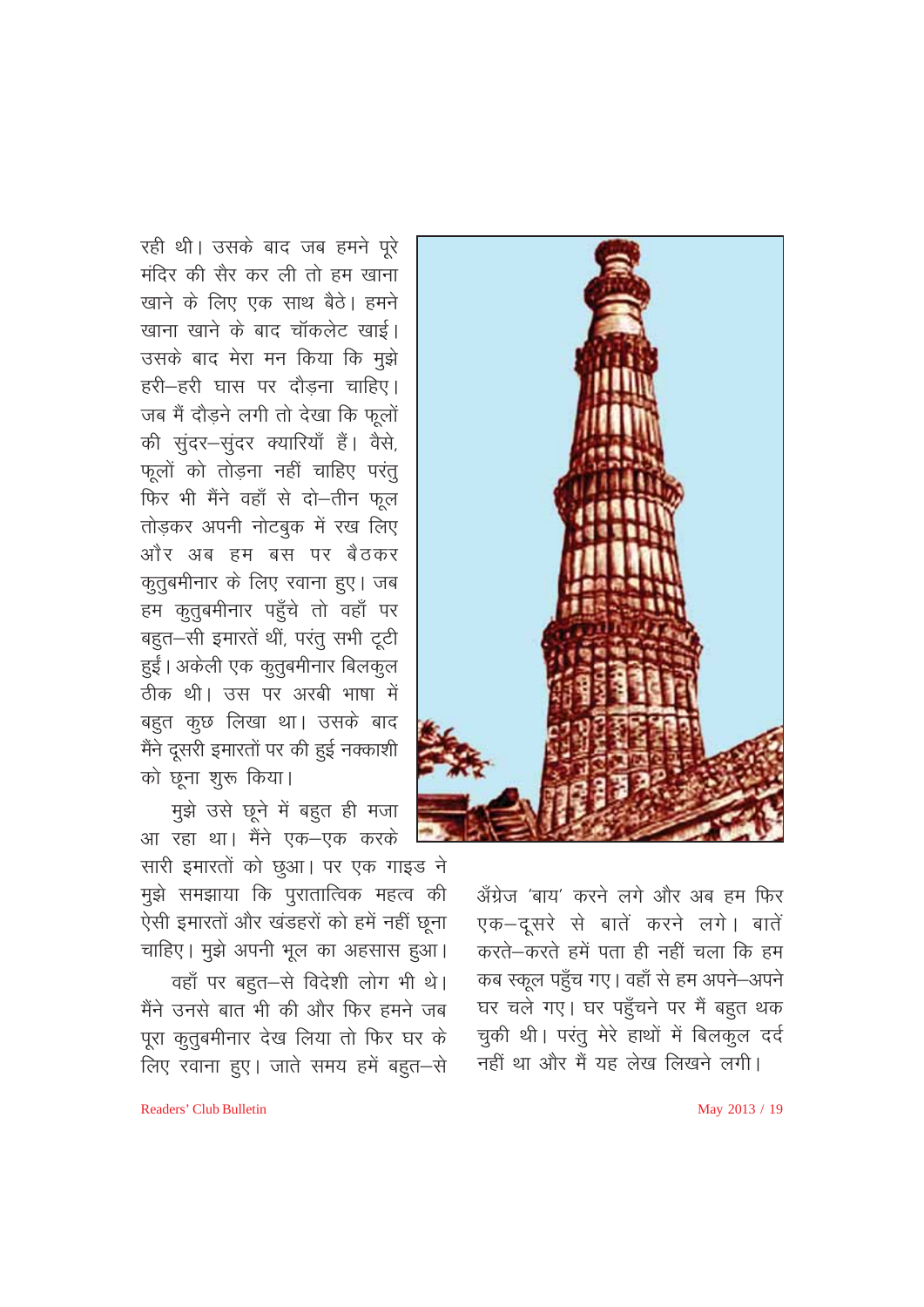My Page

## **Raju Avani Medhekar**

Lazy Raju spent his days sleeping and eating. His mother wanted him to be intelligent, smart and strong. He was too lazy that his parents had to take afternoon batch for his schooling. He had a bad habit, whenever he ate something he went to sleep in no time. He loved custard very much.

One day his friends Rajesh and Ramesh, the two brothers, went to his house to give some fruit custard. Raju smelled it, went to them, snatched the custard and ate it up.

Ramesh and Rajesh felt very bad as they had bought it for Raju and his family as well. They decided to teach Raju a lesson. His mother also felt that there was a need to teach Raju a lesson.

Next morning, they went for a picnic. Raju was very excited to hear this and thought, "I wonder where are we going?". Soon they were ready for the picnic. They reached Krish Garden.



Raju did not know that his uncle was the friend of the owner of the Krish Garden.

After having their breakfast, Raju fell asleep. The owner of the garden shouted at Raju. He said, "You boy, you have made the place untidy. You will be punished for this. Clean this place now!"

Raju was disappointed. Since Raju did not know that this was a plan to teach him a lesson, he started cleaning the garden. When he finished the work, his mother called him for the lunch. After having lunch, he remembered the punishment which was given to him after the breakfast. But he slept thinking that the man who scolded him was not there.

After some time he heard a noise, "You boy, you always make the place untidy, just now in front of me, clean it up again". He thought, "Why is this man scolding me?" And started cleaning the place.

After tidying up the place, he thought, "When I go to some mall or hotel, they do not scold me like this man, I must go and ask my mom the reason for this?" His mother told him that it was a lesson for him. He understood that it was a bad habit and never followed it again in his life.

> *Shri Arvind Chetra Kendra Pune-38 (Maharashtra)*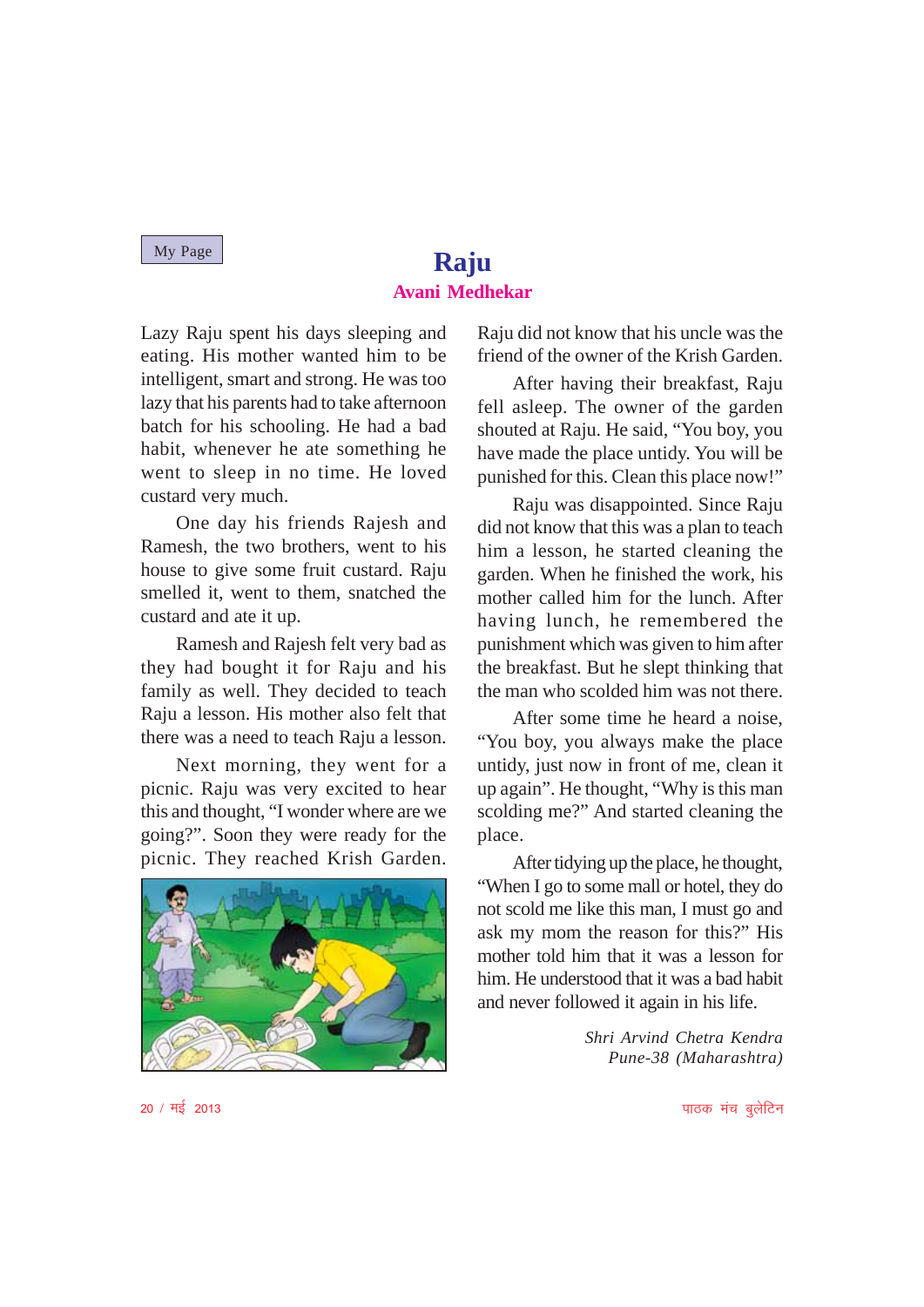# **Evils of Proudness**

**Manas Ranjan Samal**

There was a village, a small village. Neither it had a concrete road nor it was clean.

A barren stony road passed through bushy and dense forest.

Besides the small village having five to ten thatched houses, situated a barren hill covered with various types of trees like teak, sal, mango and many other trees. Flower plants with green leaves were stretched where animals and

birds like elephant, deer, tiger and peacock had taken shelter.

A heavy shower of rain from the black cloud above the sky drenched the barren hill and a stream of water flowed down the village. Passing through bushes, surrounding villages and several bridges, the stream finally turned into a river. The stretched water dazzled as the rays of sun reflected on it.

The heavy shower from time and time again had formed a big river, starting from the barren hill. Now fishes started swimming, many plants grew along the river side. The river looked attractive in the moonlit night. Beasts and birds depended on the river for water. People started farming and cultivation due to surplus water of the river.



When it stretched a long way, many roads, buildings and bridges were constructed for a new township. Several civilizations like Indus valley civilization, Mesopotamia in Babylon and other human civilizations grew up on its banks and the banks of its stretched offsprings. Many hermitages and Ashrams were also established.

The importance of the river increased gradually. Balmiki wrote the Ramayana near river Tamasa . Sita made it sacred by taking birth, Shri Ram Chandra took exile for fourteen years on the banks of river Godavari. Merchants sailed on oceans for business purpose and accumulated wealth and gold.

Now the river took pride of such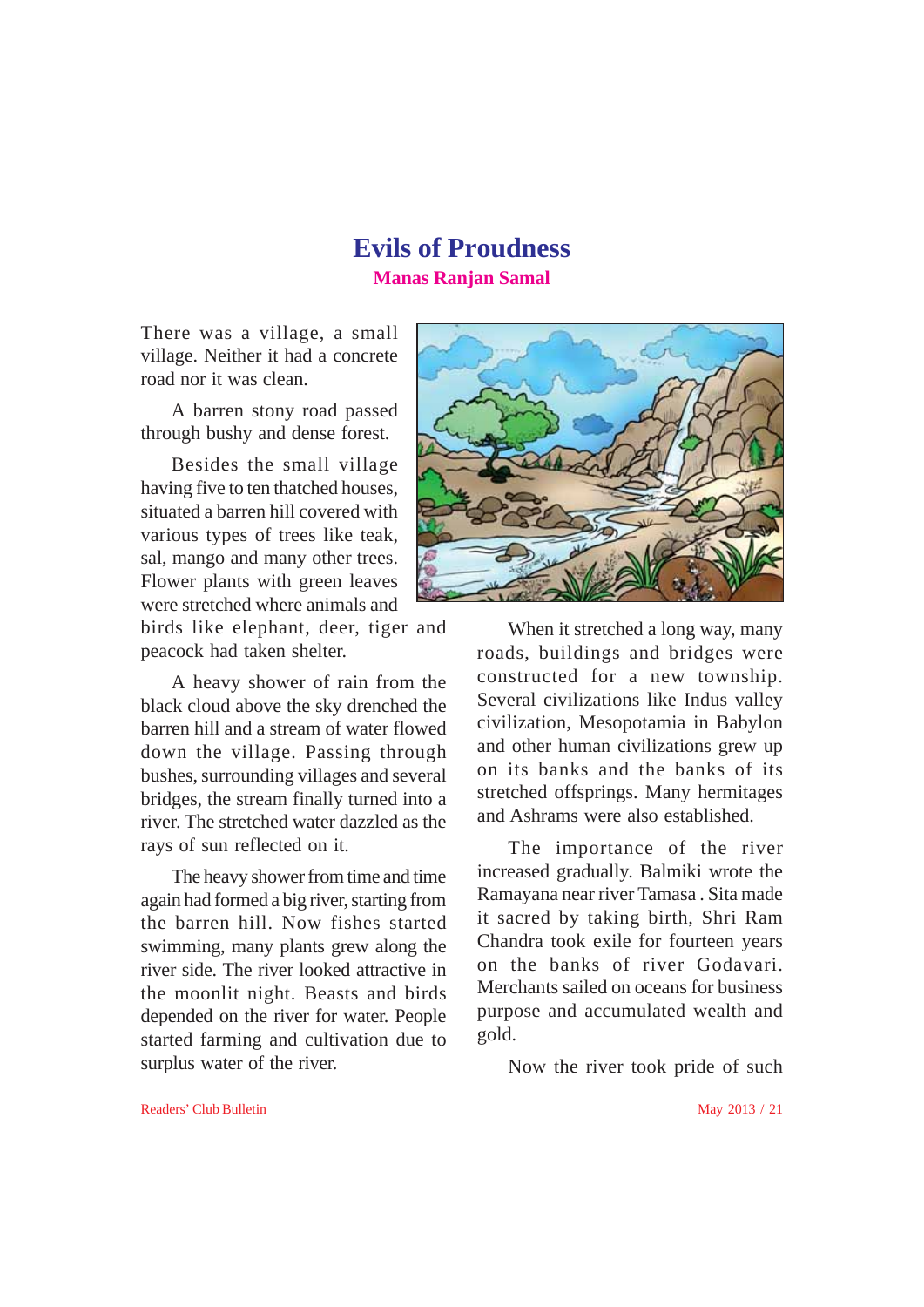developments due to its existence. Overcoming innumerable obstacles on the way, it advanced towards the sea.

Again when it rained in the rainy season, flood water made it over loaded and proud. This proudness crushed over many villages, corn fields resulting in death of large number of men and animals. Proceeding towards the sea, it took pride in destruction of many lives and creations whom it once nourished on its banks. It felt the pride of sharing happiness as well as sorrow at its own accord.

At last reaching its destination merging into the sea, the river accused the sea to be salty despite

adding its sweet water. So came the hesitation to provide sweet water to sea as an alm but in response sea said that he had no loss or profit regarding any mixing or detachment of water. It was for the welfare of the community as a whole. Sea keeps its heart open for the Sun God to soak the water high above sky in the form of vapours of smokes.

But all these spiritual advices, river did not like to listen from the sea and returned without merging in the sea. Now the sea got annoyed and didn't allow its water to form vapours as a result of which no rain or monsoons could be created and there was no



rainfall on the hilltop, so rivers dried up and turned into landscapes. Accumulated water became dirty and no one used it, everybody got disgusted with the river.

At last river could realize its mistake of its proudness and apologised before the sea and cried a lot. Sea forgave the river and allowed vapours to be formed as before and continuous process went on. Sacrificing oneself is the real service to mankind and it is the real emancipation for which rivers decided to merge into the sea.

> *144-Govt. Ind. Tenement Charbatia-754028 Dist. Cuttack (Odisha)*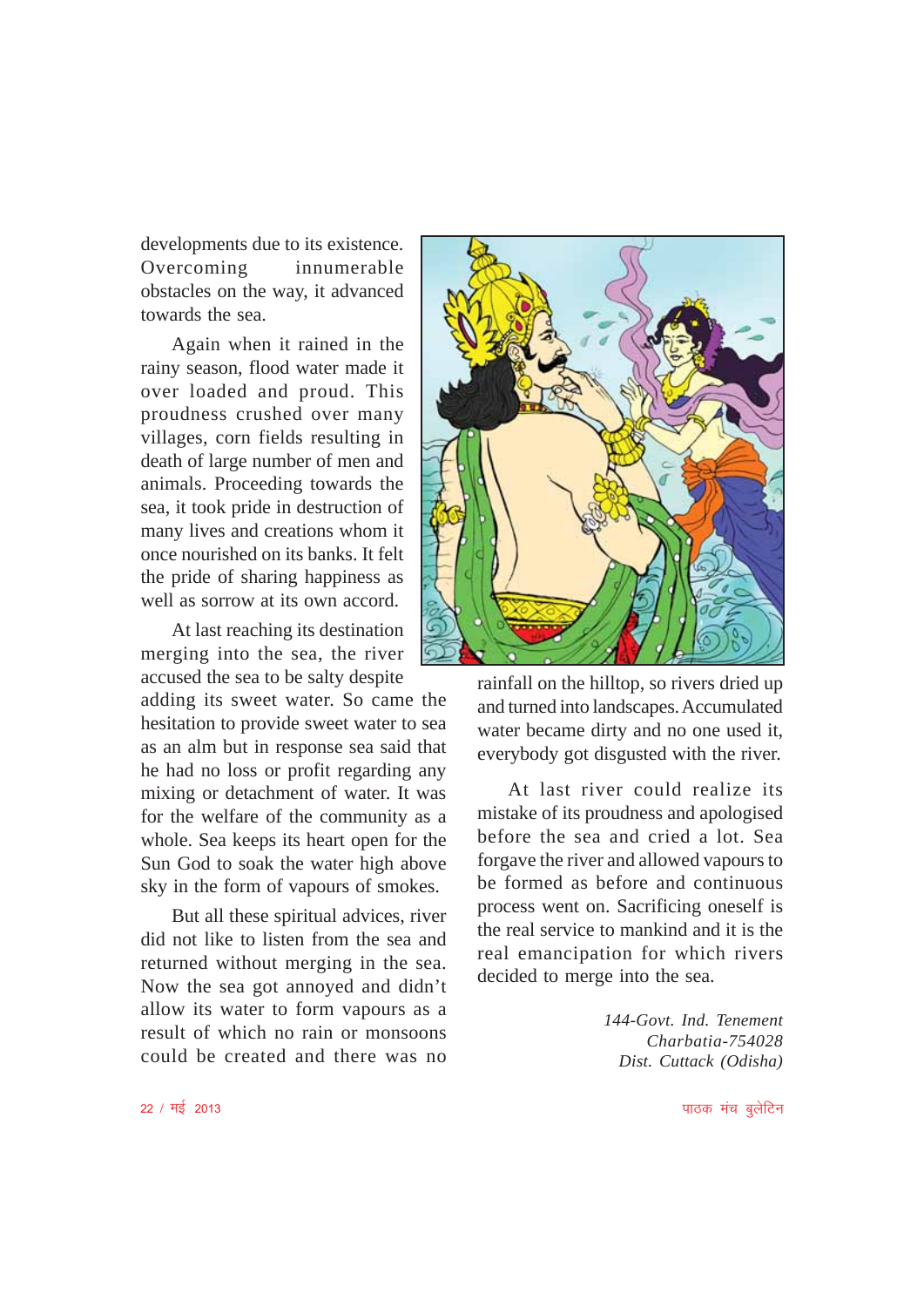## **Kulkulbaazi**

#### **Mohan Lal Mago**

It is really good at winning competitions, making thousands of humans flock to kabootarbaazi events—the amazing science of training them to do so.

At Kuberpur (Agra), the *Khalifas* or pigeon-fanciers show off their skills. The trick for someone to win the competition is that if he starts off with 100 pigeons and ends up with 150 —

the 50 pigeons are weaned off from various competitions.

Kabbootarbaazi, also known as Kulkulbaazi, is an annual festival that many say is attracting more and more youngsters each passing year. They are being pulled to such events for the love of one of India's oldest sports.



Readers' Club Bulletin May 2013 / 23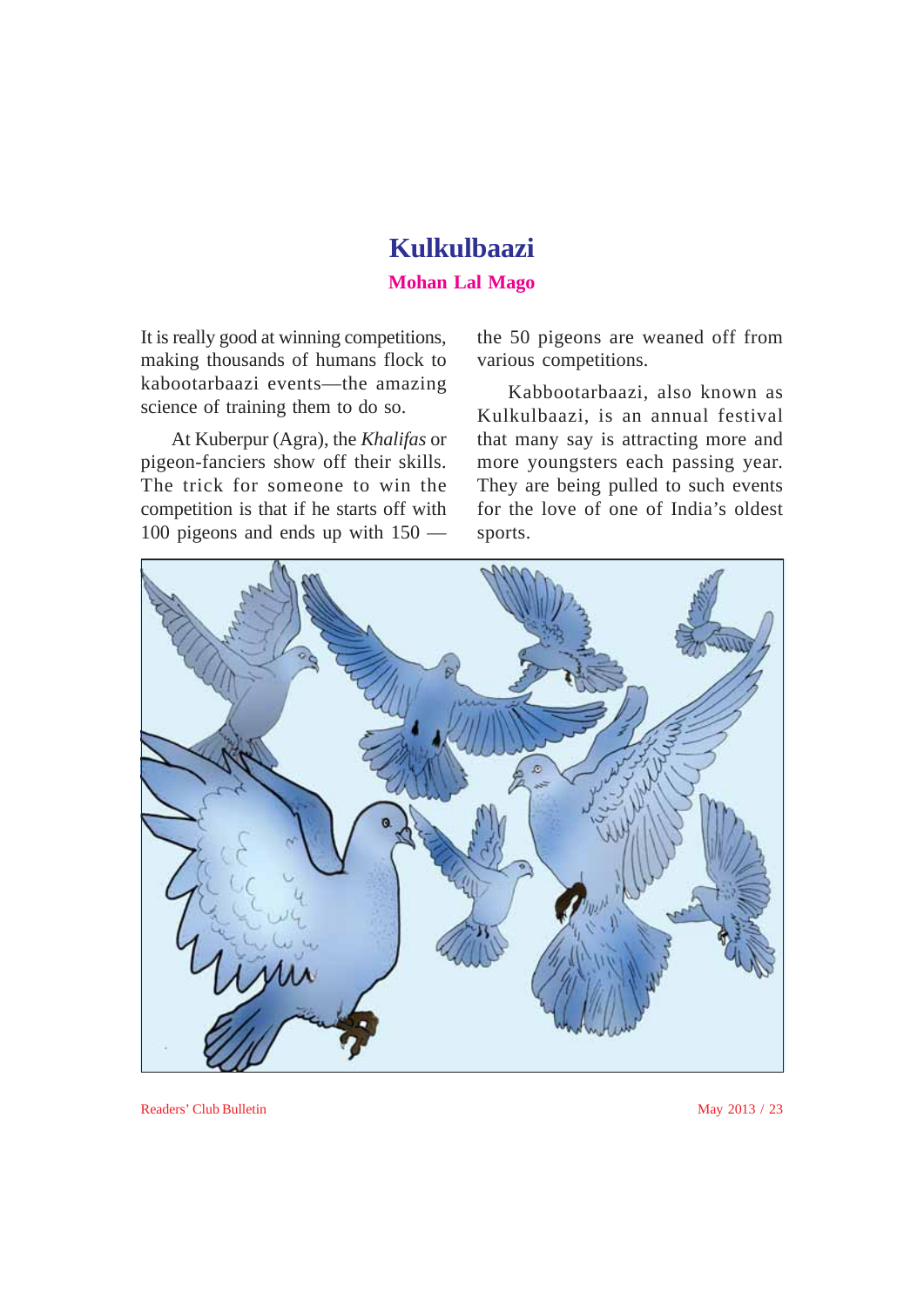

The competition was revived in 2004 and draws some of the best pigeon-fanciers. The venue is changed every day so that the birds do not have the advantage of recognizing the lofts on which they were raised.

The festival of sorts goes on for a week. Pigeons are literally raised like kids and fed on a rich diet of dry fruits, desi ghee, millet and corn. A typical *khalifa* spends hours every day to train his birds.

> *P-65, Pandav Nagar Mayur Vihar, Phase-I Delhi-110091*



 $24$  / मई 2013 ikBd eap control to the control of the control of the control of the control of the control of the control of the control of the control of the control of the control of the control of the control of the c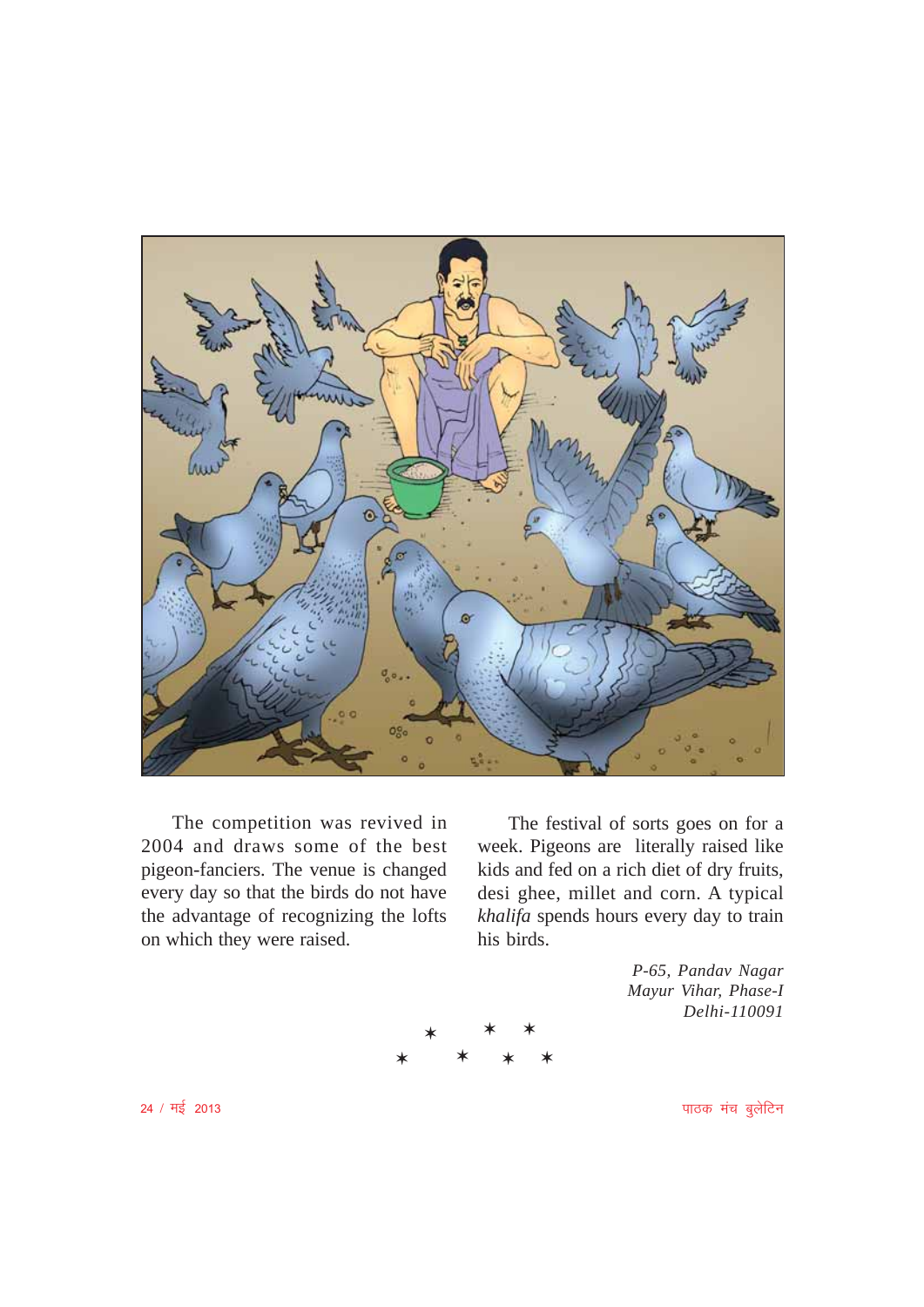# जरा-सी भूल

#### सरला भाटिया

''आज तो शुक्रवार का बाजार है न दादी – मैं भी आपके साथ सब्जी और फल खरीदने चलूँगी।" मीता हँसकर बोली।

"जरूर चलना, अच्छा, सब्जी उठाने में मेरी मदद हो जाएगी। वह कॉटन का रंगीन थैला अपने साथ ले चलना, उसी में भरकर फल-सब्जी लाएँगे।"

"दादी, अब तो हमारे स्कूल में भी कई जगह लिखा गया है. पॉलीथीन को न कहो। यह बीमारी का घर है। सब जगह गंदगी फैलाता है और पानी में गलता भी नहीं।"

"ठीक किया है, पर लोग समझें तब न! स्वस्थ रहने के लिए सफाई बहुत जरूरी है। सफाई में मामूली-सी चूक के कारण

बीमारी का खतरा बढ जाता है।" इतने में आनंद भी आ गया और बोला, "दादी, शुक्रवार का बाजार तो लग गया: चलो, मैं भी आपके साथ चलूँगा। साइकिल पर आपके थैले उठा लाऊँगा।''

"वाह़। आज़ तो सभी मेरी मदद करने को तैयार हैं। मैं तैयार होकर आती हूँ।"

बाजार की शोभा देखते ही बनती थी। सब्जी वालों की रेडियाँ एक तरफ और कपड़ों आदि की दुकानें दूसरी तरफ। एक दुकानदार ने तो शामियाना भी लगा रखा था।

"दादी, मेरे लिए एक नैपकिन खरीद दो, स्कूल में रोज एक चाहिए।"

दाम पूछने पर दादी बोली, "तीस रुपए के छह नैपकिंस तो सस्ते ही हैं। भई नीले .<br>रंग के नैपकिंस पैक कर देना।"

"फल और सब्जी की मार्केट चलो। अब वहाँ चलते हैं।" दादी ने आगे कहा। "भई, पपीता कैसे हैं? क्या दाम हैं?" "माँ जी, 20 रुपए किलो हैं डिस्को पपीता। बड़ा उम्दा है। आप तो यहाँ हर



**Readers' Club Bulletin** 

May 2013 / 25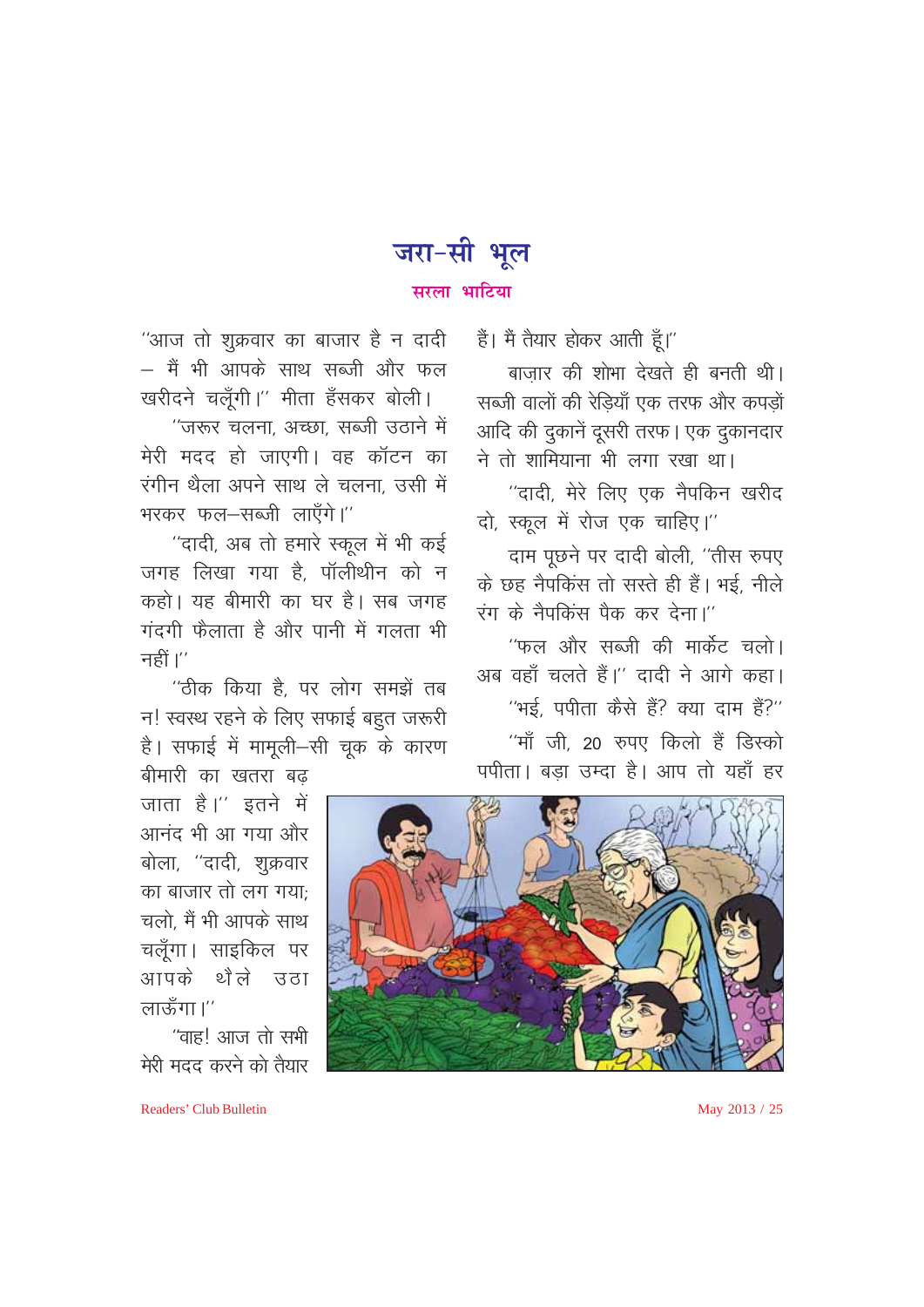शुक्रवार को आती हैं। मैं तौलकर पैक कर देता हूँ।"

"छोटे-छोटे दो पपीते देना, वही ठीक रहेगा।" गाजर, मूली, शिमला मिर्च, मटर, पालक और मैथी खरीद लेने के बाद थैला काफी भारी हो गया तो आनंद ने एक दूसरा थैला निकाल लिया।

"दादी, बाकी के फल इसमें डाल दो – घर तो पास ही है। मैं वहाँ जाकर रख आता हूँ।"

दस वर्ष का आनंद खूब होशियार है। परिश्रम करने में उसे खूब मजा आता है। साइकिल पर घूमना अच्छा लगता है।

घर पहुँचकर दादी बोली, "मीता बेटी, इस थैले को अभी बाहर ही रहने देना। कभी भी बाजार से सीधे सब्जी लाकर फ्रिज में नहीं रखनी चाहिए।"

"क्यों दादी?"

''बिना धुली सब्जी में कई प्रकार के बैक्टीरिया यानी कीटाणू चिपके होते हैं, जो हवा में घुलकर पूरे फ्रिज के वातावरण को प्रदूषित करते हैं। फिर, इन सब्जियों से छूए गए हाथ किसी अन्य खाद्य सामग्री से छू जाने का डर भी रहता है, जिससे 'ड़क वर्म' जैसे कीड़े के अंडे पेट में चले जाते हैं और एनीमिया की आशंका हो जाती है। इसलिए नीता, सब्जी और फल को स्टील वाले सिंक में डालकर धो लो। धोने से एक और लाभ है कि उन पर लगे रासायनिक दवा का असर भी कुछ हद तक खत्म हो जाता है।''

''दादी, मैं तो गाजर का जूस पिऊँगा– तब तो दीदी गाजरों को खूब अच्छी तरह से धोकर छील लो, फिर जूस निकालना।"

"दादी, साफ-सफाई के बारे में कुछ और भी बताओ न? निबंध लिखने में आपकी जानकारी काम आएगी!"

''बेटी, अकसर महिलाएँ खाना बनाते समय बीच में अन्य छोटे-छोटे काम जैसे टेलीफोन सुनना, दरवाजा खोलना या छोटे बच्चे को साफ करना आदि करती हैं। पर हाथों को धोना भूल जाती हैं। जगह–जगह की गंदगी उनके हाथों में चिपक जाती है जो भोजन के साथ पेट में चले जाने के कारण बीमारी की वजह बन जाती है। रसोईघर में हाथ पोंछने आदि के लिए. गैस साफ करने के लिए. बरतन पोंछने के लिए तथा किचिन का प्लेटफॉर्म साफ करने का पोंछा भी अलग होना चाहिए, क्योंकि फर्श पर जूते-चप्पलों की गंदगी कपड़े से चिपककर यदि खाने-पीने वाली चीजों के रखने वाली जगह या बर्तनों पर लग जाए तो वह स्वास्थ्य के लिए हानिकारक सिद्ध होगी।''

''पर दादी, इन कपड़ों को हर रोज साबुन से अच्छी तरह से धोकर तेज धूप में भी तो डालना चाहिए। ऐसा हमारी स्कूल की मैडम ने बताया था। कपड़ों और नैपकिनों की सफाई, गर्म इस्तरी करके की जा सकती है।"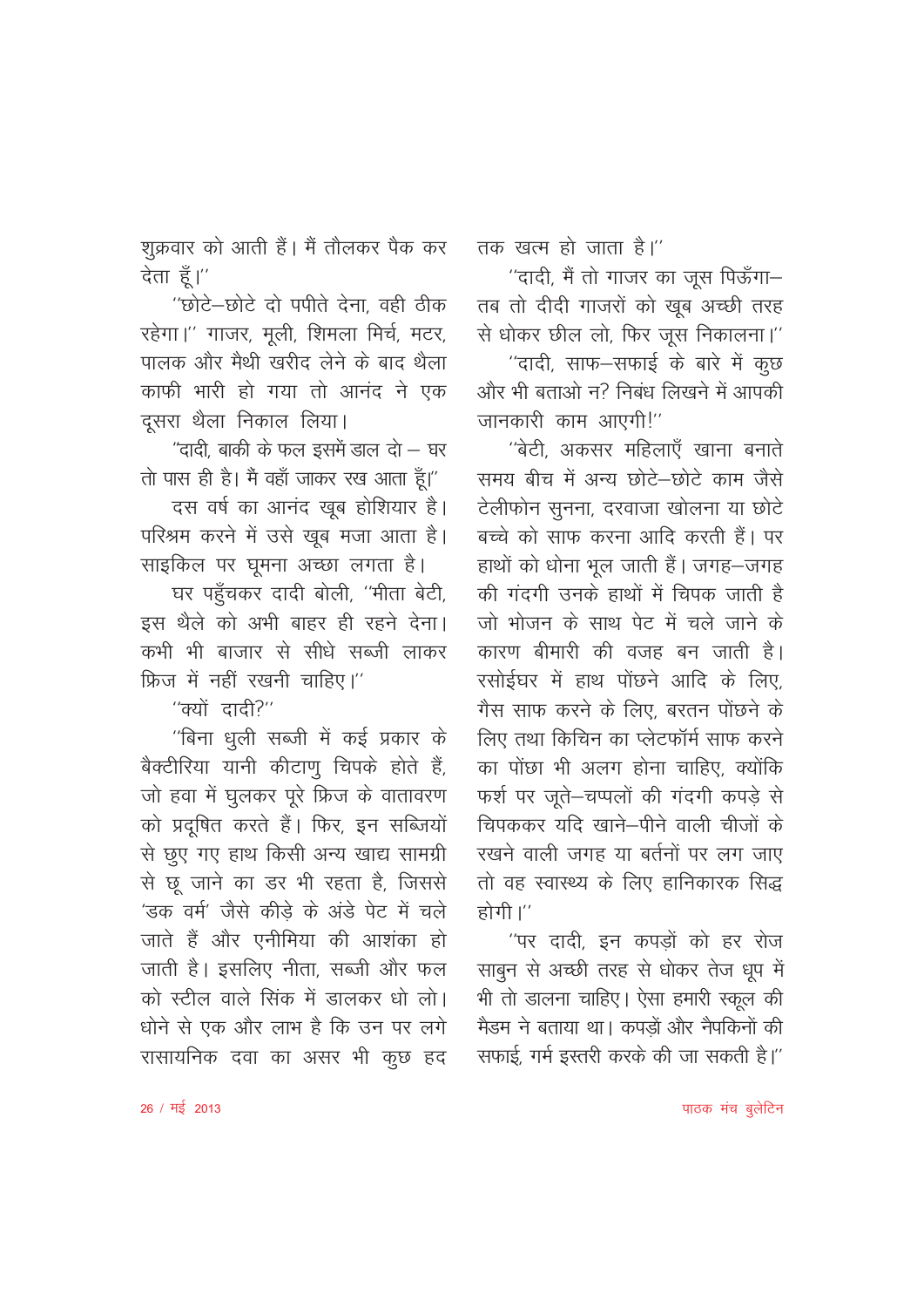"सही बताया मैडम ने। और हाँ, बाई से कहना, बर्तन धोने के बाद सिंक की साफ–सफाई अच्छी प्रकार से करे। उसके कोनों में अकसर कूड़ा-करकट फँस जाता है, जो बाद में बर्तनों से मिल जाता है। सिंक के कोने तथा नालियों के आस–पास की सफाई में झींगुर, कॉकरोच व अन्य छोटे-मोटे कीड़ों-मकोड़ों से बचाव हो सकता है। वरना ये कीड़े तो बीमारी का घर हैं मीता।'' दादी ने कहा।

"आजकल पानी भी तो बहुत गंदा हो गया है, दादी। ज्यादातर बीमारियाँ पानी से ही होती हैं-टाइफाइड और पीलिया रोग तो इसी की देन है। ये सभी जलजनित बीमारियाँ हैं, है ना दादी?"

''बिटिया, तू तो दसवीं क्लास में पहुँच गई है। तुझे तो सब कुछ सिखाया जाता है। जिस पानी में हम भोजन पकाते हैं वह साफ होना चाहिए और पीने का पानी तो सदा उबालकर ही पीना चाहिए। वैसे. पानी शुद्ध करने वाले अनेक उपकरण का प्रयोग भी किया जा रहा है. पर उबाला हुआ पानी सबसे अच्छा है।"

''अब तो हम भोजन तैयार करके फ्रिज में रखते हैं, लेकिन कोई भी व्यंजन बहुत ज्यादा समय तक नहीं रखना चाहिए। और भोजन को ढककर फ्रिज में रखना चाहिए। ठण्डे वातावरण में हानिकारक कीटाणुओं की वृद्धि बहुत कम हो जाती है ।''

''दादी, खाने-पीने के सामान को अखबार के कागज में लपेटना भी गलत है। क्योंकि इसकी स्याही भोजन में लगकर पेट में चली जाती है। इससे दिमाग पर

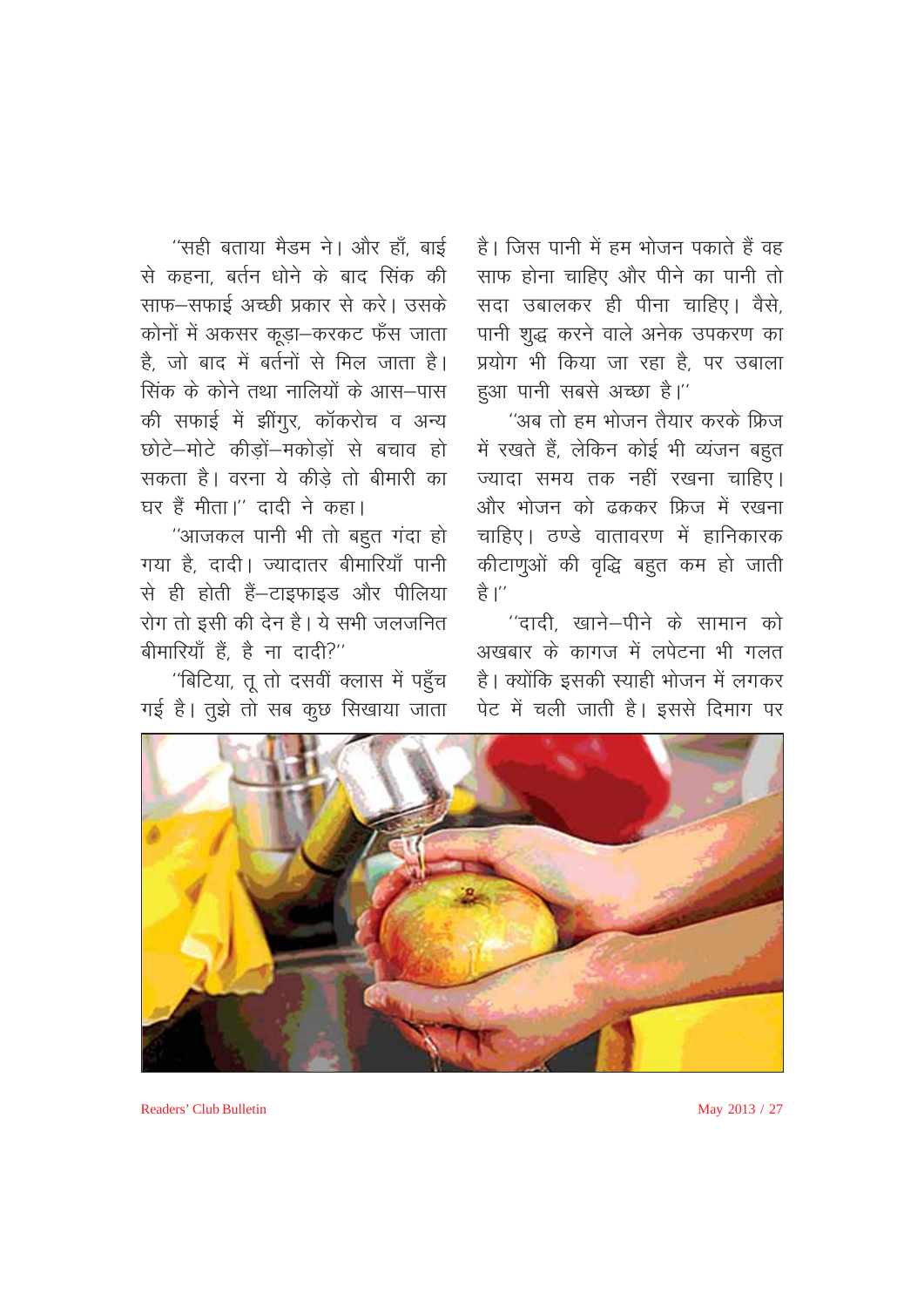

''जरूर पिऊँगी बिटिया! ला. मैं गाजरों को छील दूँ। अब तो बिजली भी आ गई है। मिलजुलकर काम करने में कितना मजा है!" दादी की बातों को सुनकर आनंद अपनी कविता रटने लगा:

काम के समय काम खेल के समय खेल जीवन में खुशी के लिए अपनाओं ये मेल। आधी-अधूरी कोशिश से अगर किया काम जीवन की रणभूमि में हो जाओगे नाकाम। उसका यह गाना सुनकर सब हँस

पडे।

सी-13, स्वामी नगर (साउथ) नई दिल्ली-110017

बूरा असर पड़ता है और कैंसर होने का भी खतरा रहता है। मैडम ने बताया था कि खाना रखने के लिए नैपकिन, सफेद कागज या कपडे का प्रयोग करना चाहिए।

"दादी, आज मैं अपना बाथरूम भी स्वयं साफ करूँगी। मम्मी-पापा खूश हो जाएँगे। पहले बाल्टी और मग साफ करूँगी और फिर टाइलें और सिंक आदि। आनंद, तू मेरा हाथ बँटाएगा ना?"

"दीदी, मुझे तो काम करने में खूब मजा आता है, पर मुझसे पानी की भरी बाल्टी तो उठाई नहीं जाती।"

''मैं तेरी मदद करूँगी। जा, पहले पौधों में पाइप से पानी डाल दे। तब तक मैं तेरे लिए जूसर से गाजर का जूस निकालती हूँ। दादी, आप भी पिओगी ना!"

28 / मई 2013

पाठक मंच बुलेटिन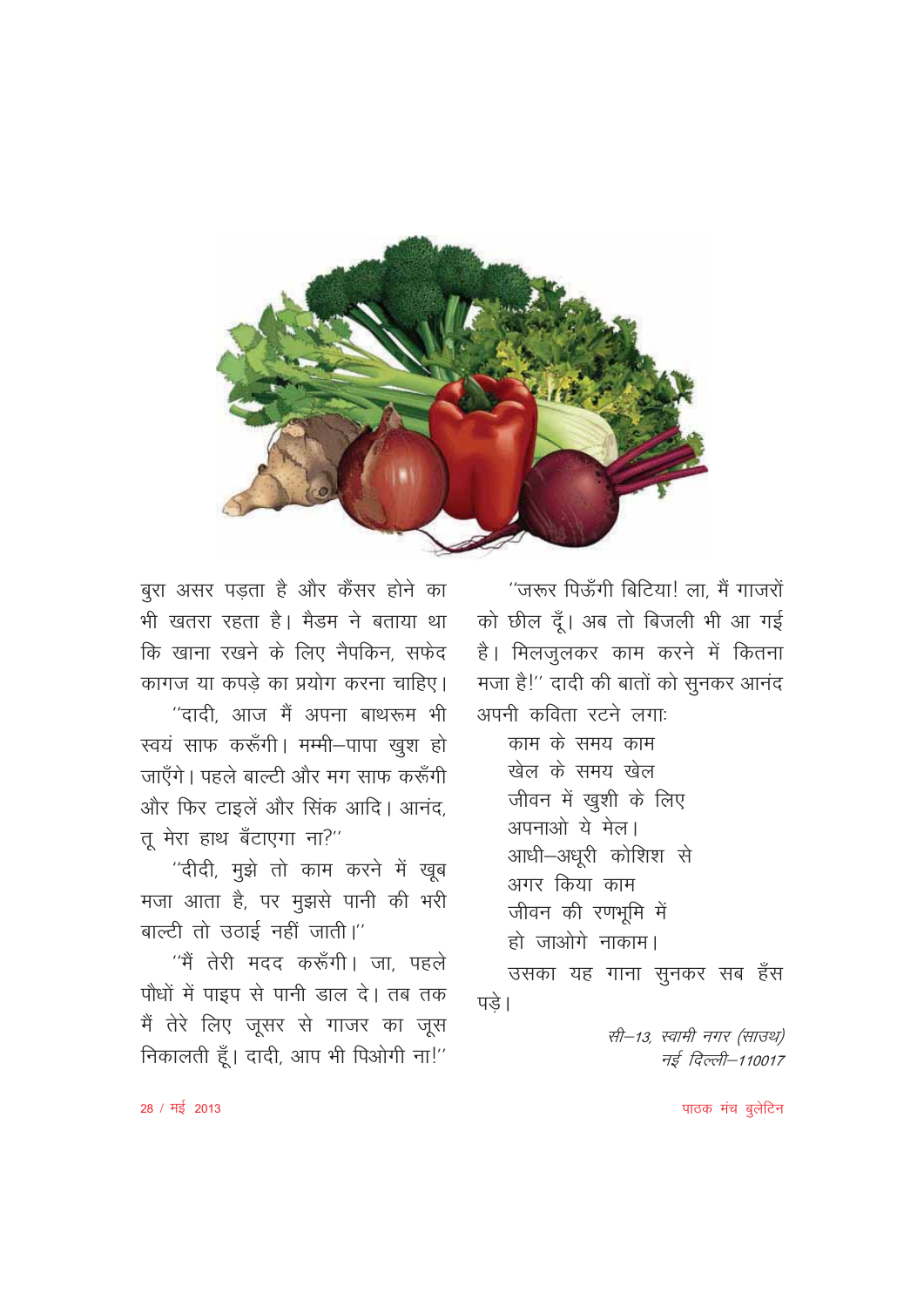## **How the Tortoise got his Shell! Ratna Manucha**

The tortoise was a slow and lazy creature — and because he was slow, he was also very forgetful.

One moment he would be searching for some nice, juicy leaves to nibble on, but before he could reach the leaves, he had forgotten where he was going! You see, he had spotted some butterflies flitting about and had started playing with them. He had completely forgotten about his hungry stomach!

"Ooh! I'm having so much fun!" the tortoise cried gleefully as he played hide-and-seek with the butterflies. "But why is my stomach rumbling so much?"

"May be you're hungry", suggested a butterfly helpfully.

At once the tortoise remembered that he was going to eat his breakfast when he started playing with the butterflies.

"Oh! Yes! I'd better be going home", he replied as he crawled off.

But there was one more thing the tortoise always forgot — he just couldn't remember where he lived!

It was lunchtime by now and most of the animals in the forest were scurrying back home for their afternoon siesta.

The tortoise stood by and watched the animals hurrying past. He completely forgot that he was hungry! "I think, I'll have a little nap too", he decided and crawled slowly into the first hole that he saw.

But the hole was too narrow and the tortoise found himself squeezing against a very angry snake.

"What are you doing here?" hissed the snake angrily.

"Why, I've come for my afternoon siesta", replied the tortoise. "What are you doing in my home?"

"Oh, you silly creature! hissed the snake in exasperation. "You've forgotten your home again".

The tortoise crawled sheepishly out of the hole and entered the rabbit's burrow nearby. But the rabbit was busy feeding carrots to her little bunnies and there was no place for the tortoise.

"I wish you would remember where you lived and stopped being an unwelcome visitor", complained the rabbit.

The tortoise, mouth open, front hands on his head. The rabbit has turned away and is putting her bunnies to sleep. Dim lights.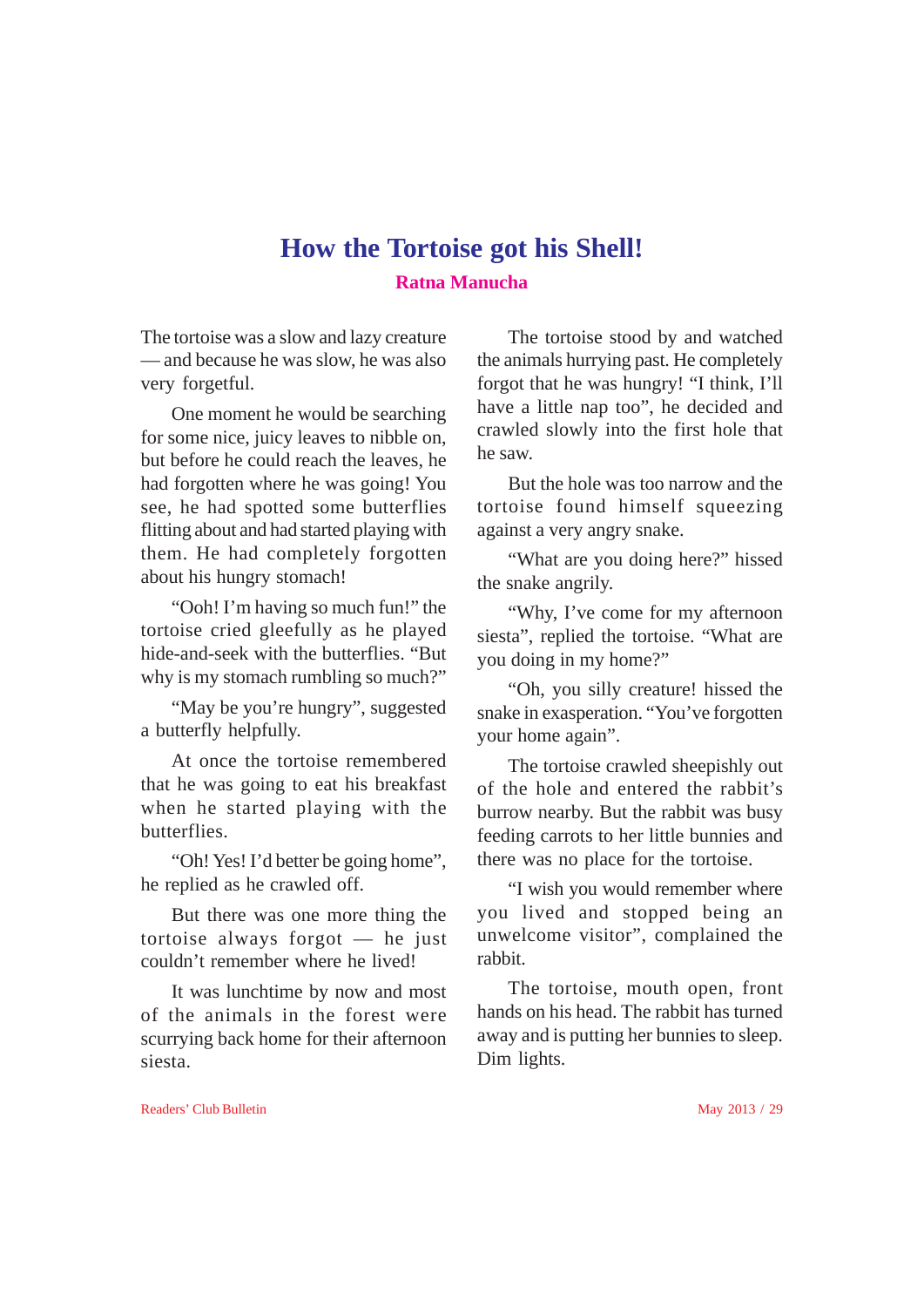

The poor tortoise was feeling very confused. "Why am I so forgetful?" he asked himself. "I crawled out from my house this morning. How could, I have forgotten where I live?"

"Do you know where I live?" he asked the rabbit. "I don't know why I'm such a muddle-head".

"Get out of my burrow and ask someone else", snapped the rabbit crossly as she turned to put her bunnies to sleep.

"I am indeed a muddle- head, thought the tortoise to himself. "It would be so much easier if I could carry my home with me whenever I went and then, I wouldn't have to worry at all!"

This thought made the tortoise smile. He was so proud of himself for thinking of such a wonderful idea!

"I wish the Lord of the Jungle could read my thoughts", said the tortoise to himself.

Far, far away, the Lord of the Jungle could indeed read the thoughts of the tortoise. In fact, he knew what each animal in his forest was thinking! He was aware of how the poor tortoise was pushed around by the other animals due to his forgetfulness. So, he thought of a plan.

"I think I'll give the tortoise a nice, hard shell on his back, which he can use as his home. Since he is such a slow and forgetful creature, this shell will keep him from all harm".

The Lord of the Jungle used his magic power and whoosh! All of a sudden the tortoise had a beautiful shell on his back.

"This is your new home", the Lord of the Jungle told the tortoise as he smiled down at him.

 "Now you do not have to worry about trying to remember where you live. You will always carry your home on your back and whenever you feel tired, you can curl up inside, without a care in the world. It will protect you from the sun and the rain and from anybody else who may try to harm you".

Saying this, the Lord of the Jungle disappeared. This is how the tortoise got his shell on his back!

> *Principal Little Flower School 6, Haridwar Road Dehradun-248001 (Uttarakhand)*

 $30$  / मई 2013 ikBd eap control in the case of the control in the case of the control in the case of the control in the control in the control in the control in the control in the control in the control in the control in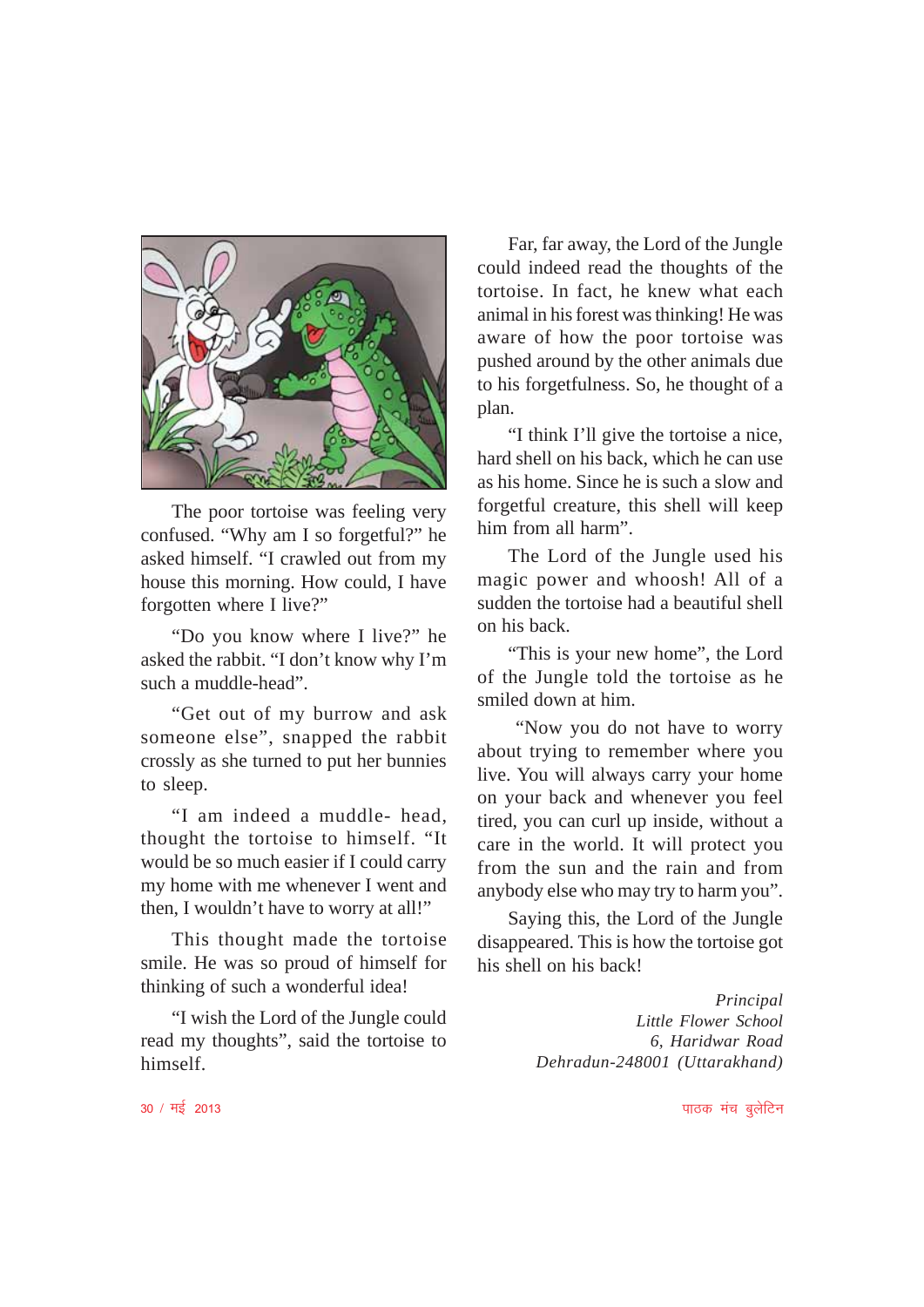## हरे अंडों वाले एमू शैलेन्द सरस्वती

अगर आप अफ्रीका के शुष्क अथवा किसी बरसाती जंगलों की सैर करने जाएँ तो आप एक पक्षी को देखकर चौंक सकते हैं। लंबी गर्दन वाले इस पक्षी को देख अगर आप सोच रहे होंगे कि कहीं ये हमारे भारत के राजस्थान में पाया जाने वाला पक्षी गोड़ावण तो नहीं? तो महाशय, आप बिलकूल गलत सोच रहे हैं। यह पक्षी है एमू-शुतुरमुर्ग के बाद संसार का सबसे बड़ा पक्षी।

सम्पूर्ण विश्व में एमू की सिर्फ तीन प्रजातियाँ पाई जाती हैं। इस पक्षी की ओसत ऊँचाई 6 से 7 फूट तक होती है, यानी एक सामान्य मनुष्य जितनी अथवा उससे भी अधिक।

ऑस्टिच प्रजाति के इस शर्मीले पक्षी का वजन 30 से 45 किलोग्राम तक ही होता है, यानी एक विशाल कद होने के बावजूद यह धरती पर हलके होने की वजह से बड़ी आसानी से बहुत ही तेज रफ्तार से दौड़ सकता है। जानते हैं, कितनी रफ्तार से? 50 किलोमीटर प्रतिघंटा की रफ्तार से! तभी तो अच्छे–अच्छे शिकारियों को इसका पीछा करने में पसीना छूट जाता है। इस तेज रफ्तार में इसकी लंबी टाँगों का काफी योगदान होता है। ये टाँगें इसकी गर्दन जितनी ही लंबी होती हैं। तो यह पक्षी अपनी लंबी टाँगों की वजह से ही अपनी जान बचाने में सक्षम होता है।

इसके पंख अविकसित होते हैं, अतः एम् कभी उड़ नहीं पाता। रोचक तथ्य तो यह है कि एमू के पंजों में सिर्फ तीन अँगुलियाँ ही होती हैं, जो इसके भागने में सहायक होती हैं तथा चलते समय गजब का संतुलन बनाए रखती हैं।

एम् की आवाज बड़ी विचित्र होती है। इसकी आवाज गले से घूटकर कूछ इस तरह से निकलती है कि इस आवाज को लगभग 2 किलोमीटर की दूरी से भी सूना जा सकता है। इसकी विचित्र आवाज की वजह यह है कि इसकी गर्दन से निकलने वाला स्वर नाक के रास्ते से कंपित होकर

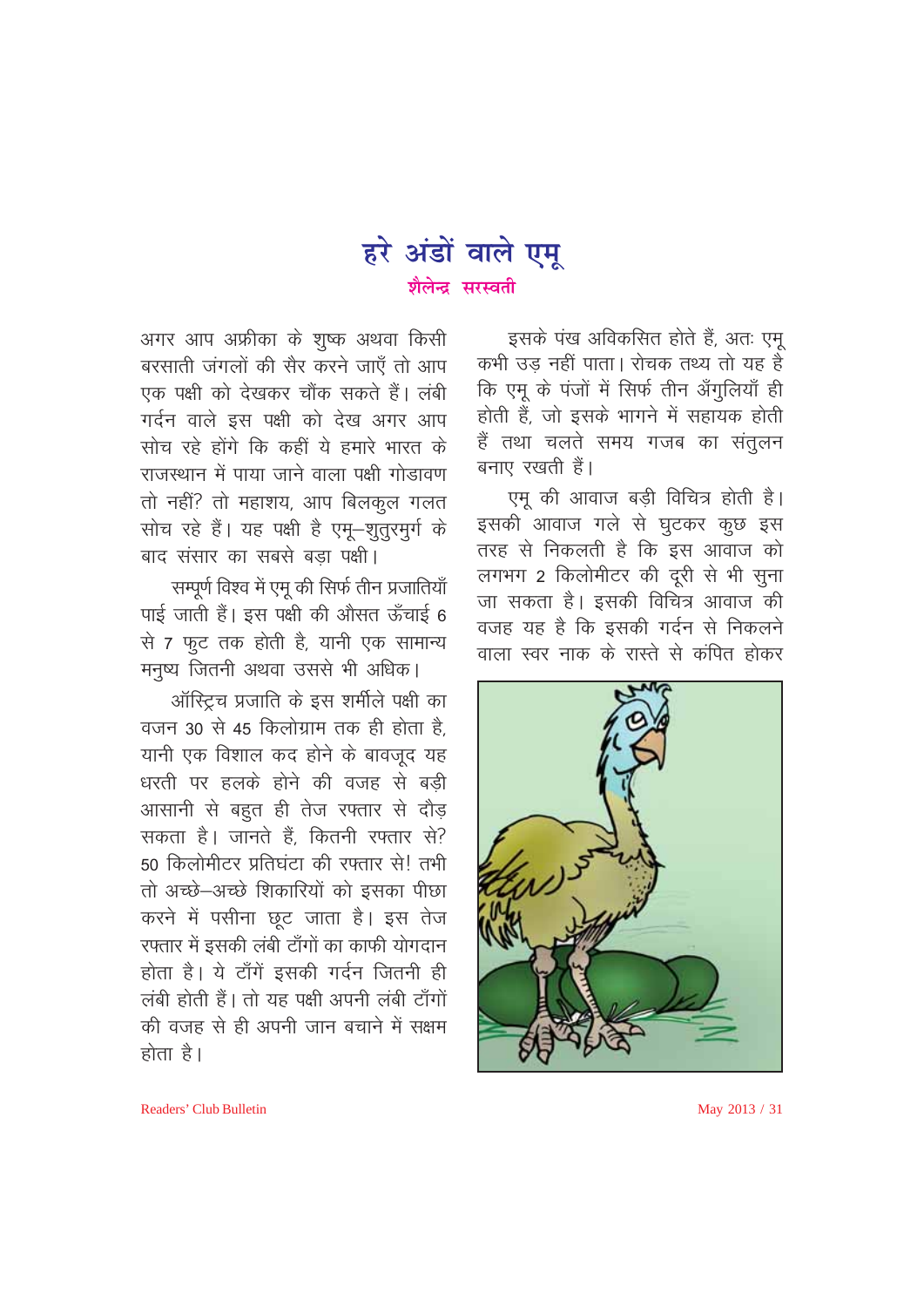निकलता है। इस तरह आवाज में स्वर का योग होने से आवाज काफी विचित्र और तेज हो जाती है।

एमू के पंख और चमड़ी इस तरह से बनी होती है कि यह अपनी उष्मा को बिखरने नहीं देता। ऊपर से भारी और एक ही हड़डी से बने इसके पंख बाहर की ठंडक को रोक देते हैं। इन पंखों की नीचे की त्वचा काली होने से. अंदर की गर्मी स्वतः ही अवशोषित हो जाती है और उसे पंखों तक ही बनाए रखती है। अपनी इसी विशेष शारीरिक बनावट के कारण एमू शुष्क और बरसाती वनों के कारण वातावरण में खुद को आसानी से हाल लेते हैं।

एमू गर्मियों में जहाँ पेड़ों पर उगी वनस्पति ही खाते हैं, वहीं वर्षा ऋतू के समय उछलने वाले कीट, जैसे झींगूर और टिड़डे इनकी मनपसंद खुराक बनते हैं। खाने की तलाश में एमू एक दिन में 15 किलोमीटर की दूरी तय करता है।



मादा एमू सूखी जमीन पर झाड़ियों के बीच कई आड़ी–तिरछी सूखी डंडियाँ लगाकर अपना घोंसला बनाती है। घोंसला बनाने में नर अधिक सहयोग करता है। और तो और अंडा सेने का काम भी मादा नहीं. बल्कि नर एमू ही करता है। मादा एमू साल में 30 अंडे देती है लेकिन अंडों की अधिकतम संख्या 60 भी हो सकती है। ये अंडे आकार में काफी बड़े होते हैं और इनका वजन 400 से 900 ग्राम तक होता है। एमू का एक अंडा मुर्गी के पंद्रह अंडों के बराबर होता है।

और अब आपको हैरान कर देने वाली जानकारी-दुनिया में जहाँ दूसरे पक्षी प्राय सफेद रंग के अंडे देते हैं, एमू के अंडे उनसे ठीक उलट. हरे रंग के होते हैं। अंडों से निकले बच्चों की पीठ पर सफेद और सलेटी पटि्टयाँ बनी होती हैं। वयस्क होने पर एमू की ये पटि़टयाँ गायब हो जाती हैं और सारा शरीर सलेटी रंग की बालों वाले भारी–भरकम पंखों से ढक जाता है।

एमू के बारे में दुखद तथ्य यह है कि इनके अंडों तथा माँस को पाने के लिए इनका भारी तादाद में शिकार किया जा रहा है। इसके शरीर से निकलने वाला तेल भी कूछ आयुर्वेदिक दवाइयों में उपयोग होने के कारण इसकी जान का दुश्मन बन गया है। यही वजह है कि दुनिया का दूसरा सबसे बड़ा पक्षी विलुप्ति की कगार पर पहुँच गया है।

नारायणी निवास. मोबाइल टॉवर के सामने. आचार्य रमण कॉलोनी, अस्तो की बारी के बाहर बीकानेर–334005 (राजस्थान)

 $32 / H<sup>2</sup>$  2013

पाठक मंच बुलेटिन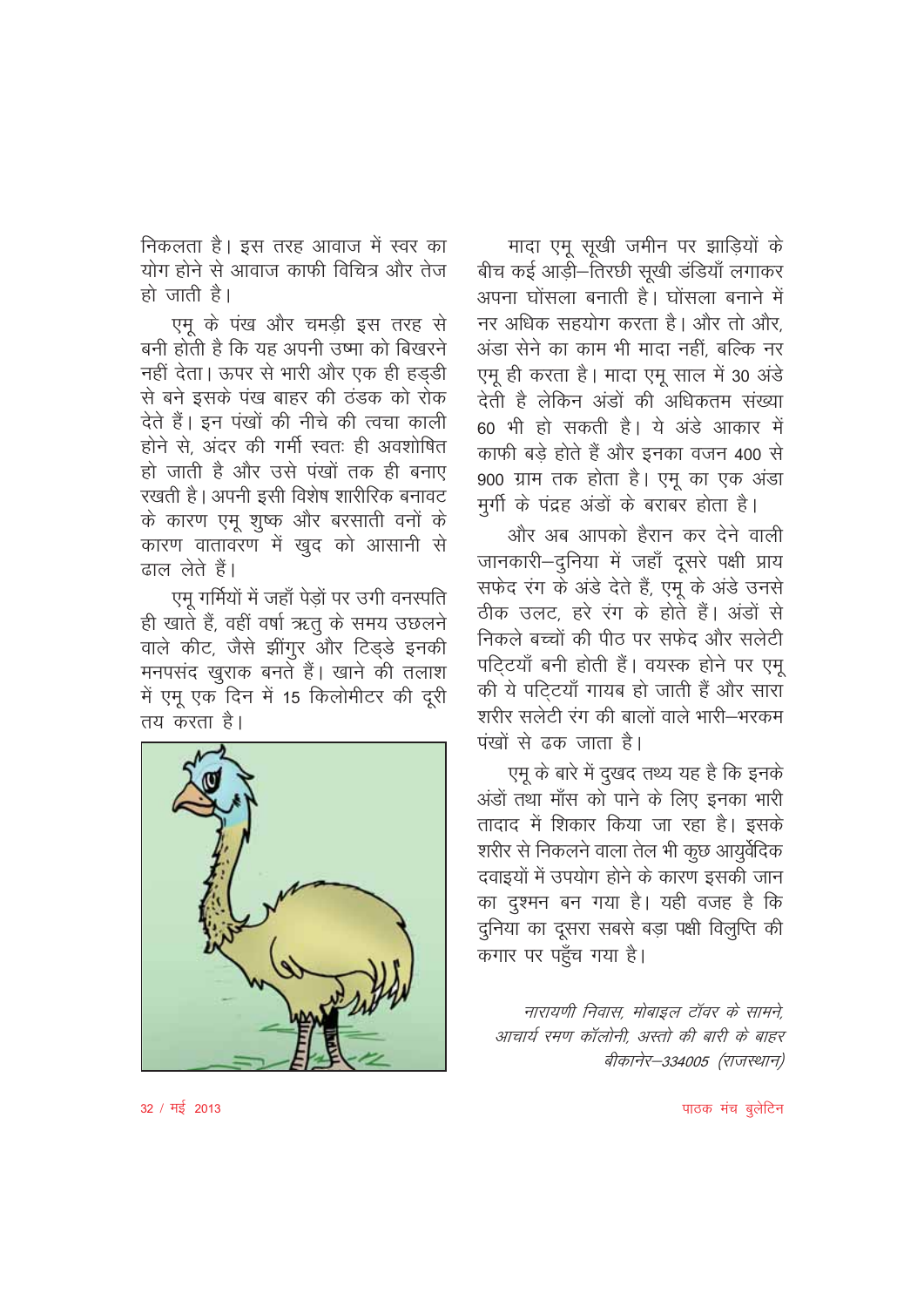#### **Book Review**



An old lady lived in a little house among the mountains high. A grey cat, a yellow dog and a brown hen also lived with her. One evening as she was about to prepare dinner, a monk stood at her door and asked if there was any room for him. The old lady welcomed him and started preparing the dinner.

 As she was about to serve the food to the monk, she heard a voice of a young man, requesting her to stay at her home. In meantime, other visitors including a woman and two men with a donkey also knocked her door and asked for help. The generous old lady welcomed them all and shared dinner with them.

The visitors wondered and asked the old lady how she managed to fit them all in her small home. The old lady smiled. The monk replied, "There will always be room in your home, as long as there is room in your heart."

This charming folktale from Bhutan, contains teachings about openness and generosity of spirit.

> **Room in Your Heart** *Kunzang Choden Illustrated by* Pema Tshering **Young Zubaan** ISBN 978-81-89884-95-6 `**195/-**